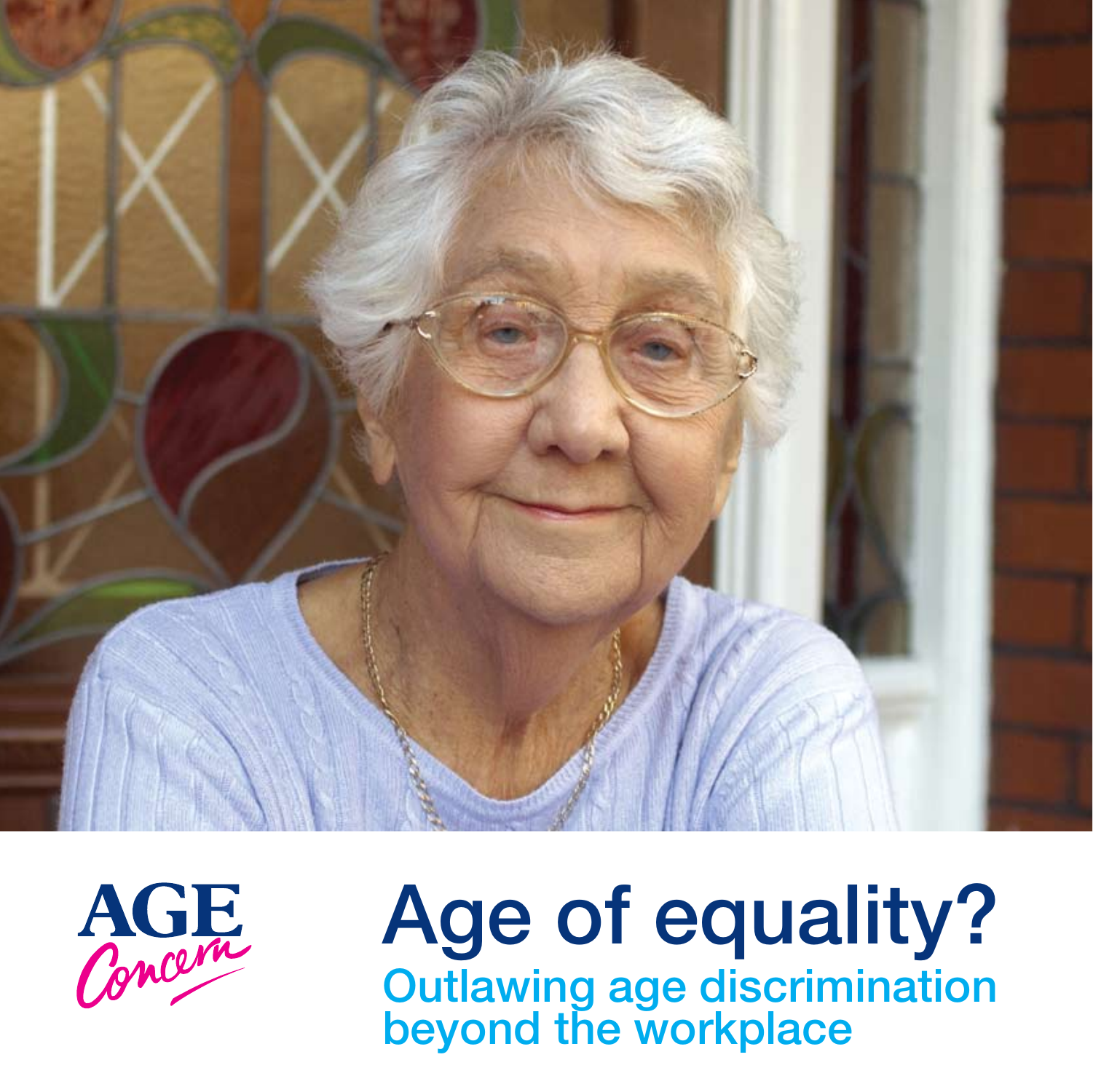# **Contents**

| Foreword                                             | 3  |
|------------------------------------------------------|----|
| 1. Summary $-$ the case for change                   | 4  |
| 2. Ageism – breeding inequality                      | 7  |
| 3. Age discrimination – the reality                  | 9  |
| 4. Age equality – part of social inclusion           | 11 |
| 5. Legislation $-$ the case for change               | 13 |
| 6. Evidence – health services                        | 21 |
| 7. Evidence – social care                            | 27 |
| 8. Evidence – volunteering and public life           | 32 |
| 9. Evidence – insurance and other financial services | 36 |
| Endnotes                                             | 42 |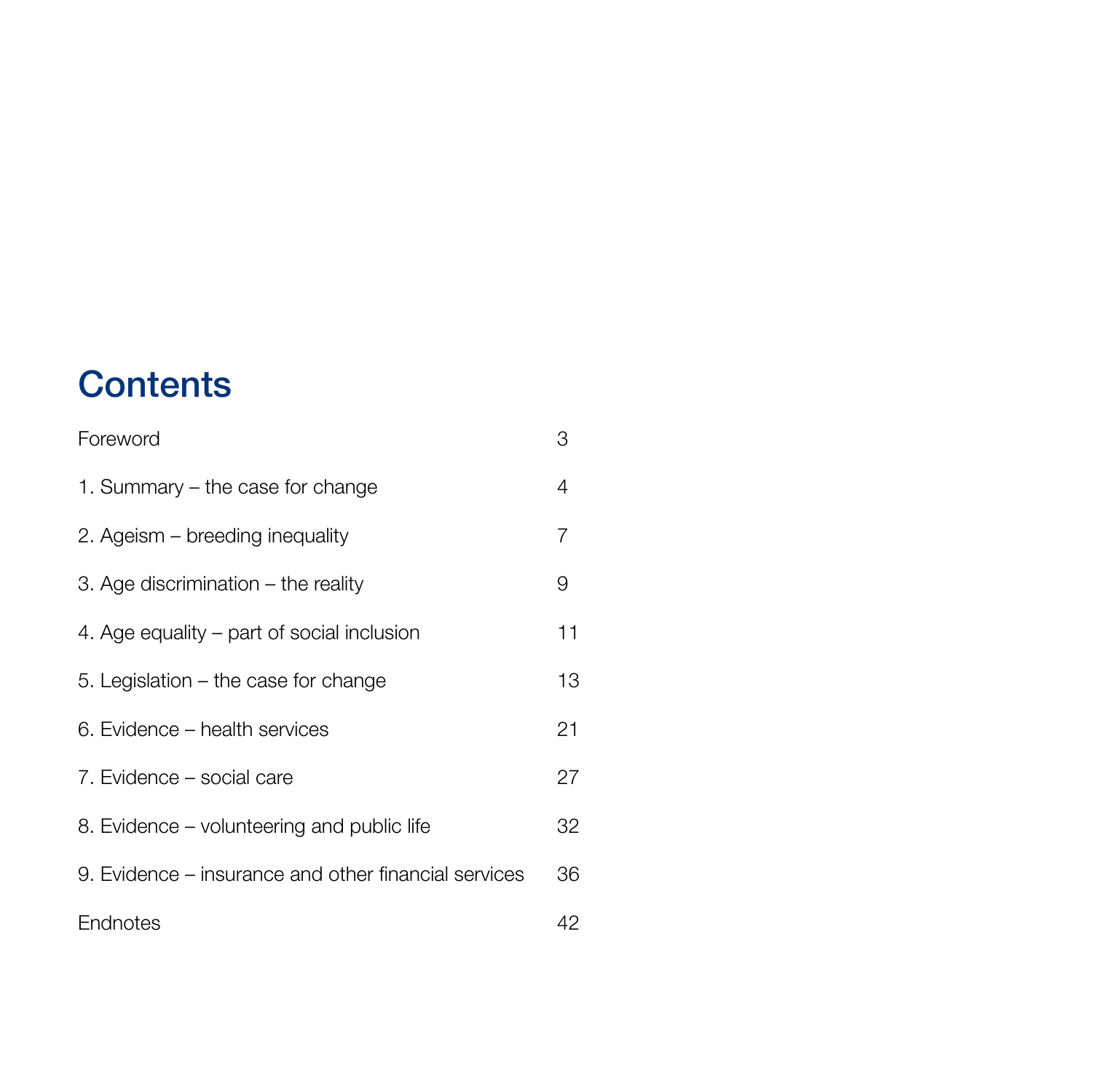# Foreword



2006 was a milestone for social justice. After a decade of lobbying in Brussels and Westminster, the Employment Equality (Age) Regulations came into effect, outlawing age discrimination in the workplace. Already, these Regulations have raised the profile of the negative effects of ageism – something that good practice guidance for employers never really managed to achieve.

Though welcome, the Regulations are limited in scope. Age discrimination outside the workplace is still lawful. Using the voices and experiences of older people themselves, this report presents evidence of many age-based practices that cannot be justified – from the financial services and leisure industries, health and social care to clubs and associations.

All forms of age discrimination should be seen as unacceptable, but good practice guidance and voluntary initiatives alone cannot achieve this culture change.

Age Concern's call for new legislation to outlaw age discrimination in goods and services, with appropriate exemptions, is one that I wholeheartedly endorse.

Likewise, public authorities should be placed under a legal duty to promote age equality in every aspect of their work – a measure that I attempted to introduce as an amendment to the Equality Bill in 2005. An age duty would make public services responsive to the needs of all age groups, and so more effective in targeting resources and challenging social exclusion.

Age equality has been left lagging behind the other 'strands' of race, religion and belief, gender, disability and sexual orientation. Parliament must now seize the opportunity of the promised Single Equality Bill to strengthen protection against age discrimination. With appropriate legal tools, the new Commission for Equality and Human Rights will be equipped to help consign age-based prejudice to history.



Baroness Sally Greengross

Commissioner, Commission for Equality and **Human Rights** Vice President, Age Concern England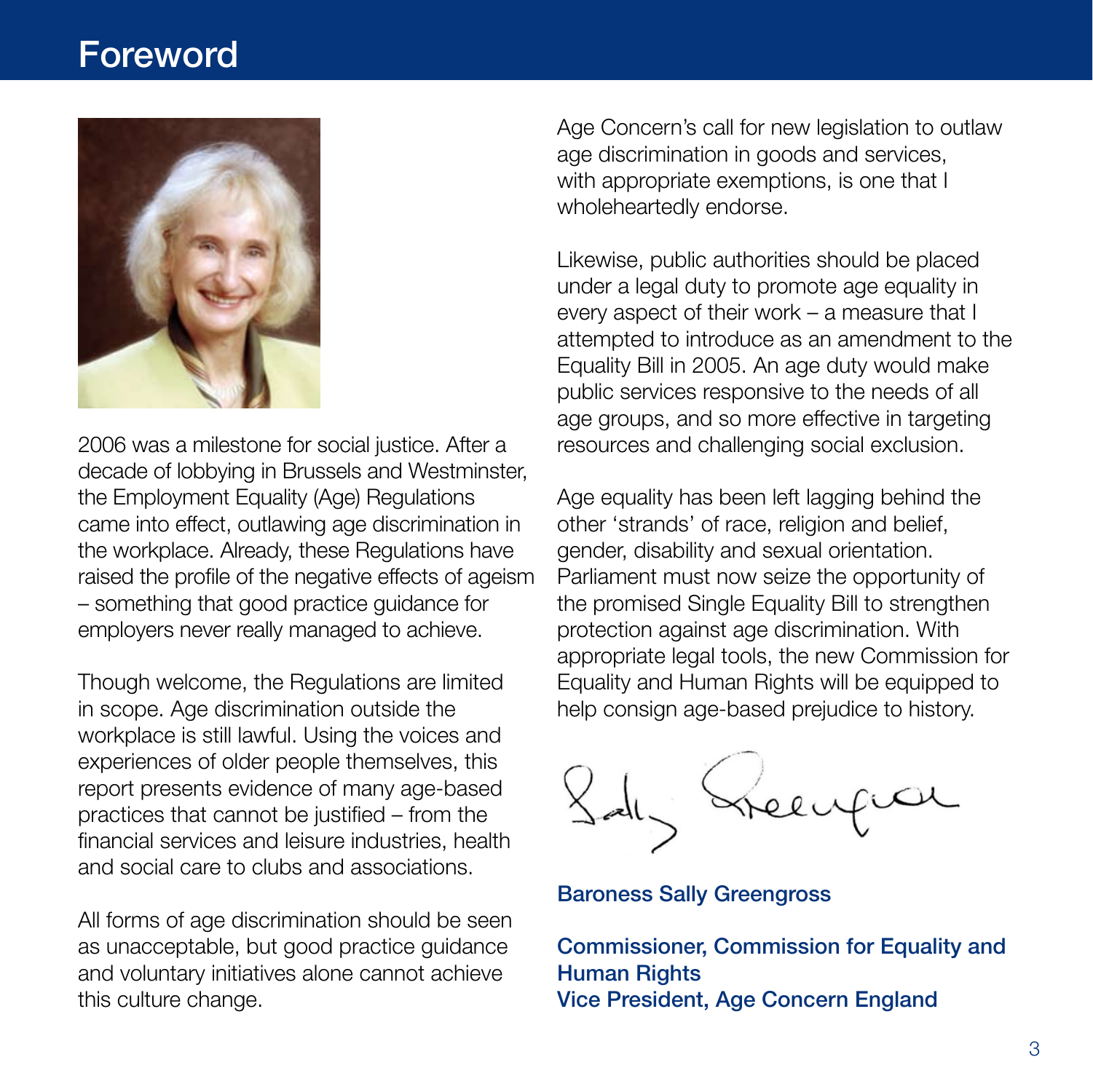# 1. Summary – the case for change

Age Concern believes that legislation has a central role in promoting age equality and eliminating age discrimination. The Single Equality Bill, promised in the lifetime of this parliament, presents a unique opportunity to equalise protection for age.

We are calling for public authorities to be placed under a legal duty to promote age equality in all aspects of their work. An age equality duty – sometimes called a 'positive duty on age' – would mean that public authorities had a duty to promote equality between people of different ages and eliminate age discrimination. They would have to 'age-proof' all their activities and functions with the aim of achieving equal outcomes for people of all ages.

There is also an overwhelming case for introducing protection against age discrimination in goods, facilities and services. Taking this step would set a benchmark for the fair treatment of older people and send out clear signals about the standards of treatment that society finds acceptable. The legislation should be 'light touch', outlawing discrimination only when evidence does not justify it.

This report presents extensive evidence of age discrimination in support of our call for legislation. Our main areas of concern, summarised here, are health and social care, volunteering and public life, and financial services.

### Health services

Some health services, particularly mental health services, still use explicit age criteria to control access. Negative, ageist attitudes affect decisions about the care and treatment of older people, underpinned by an attitude that older people are 'not worth it'. Testimonies from older patients reveal age discrimination by busy NHS staff, who may lack the training and awareness to treat them appropriately according to their needs – or even with basic dignity. Elsewhere in the NHS, absence of age equality proofing means that indirect age discrimination continues unchallenged, leading to unjustifiable differences in quality of care and access to services.

*Ageist attitudes must be rooted out of the NHS. Older people should receive appropriate care and their dignity should be protected. There should be equitable access to treatment based on clinical need alone. Older patients should be consulted about how services can meet their needs, and the NHS must ensure that it identifies and tackles persistent inequalities relating to age.*

#### Social care

Older people have to make do with lower care standards, with services that just focus on health and safety rather than promoting their independence and wellbeing. Compared to services for younger adults, care for older people gets less money per head, including less financial support for independent living. As a result, older people may end up in residential care just because it is cheaper than helping them to stay in their own homes.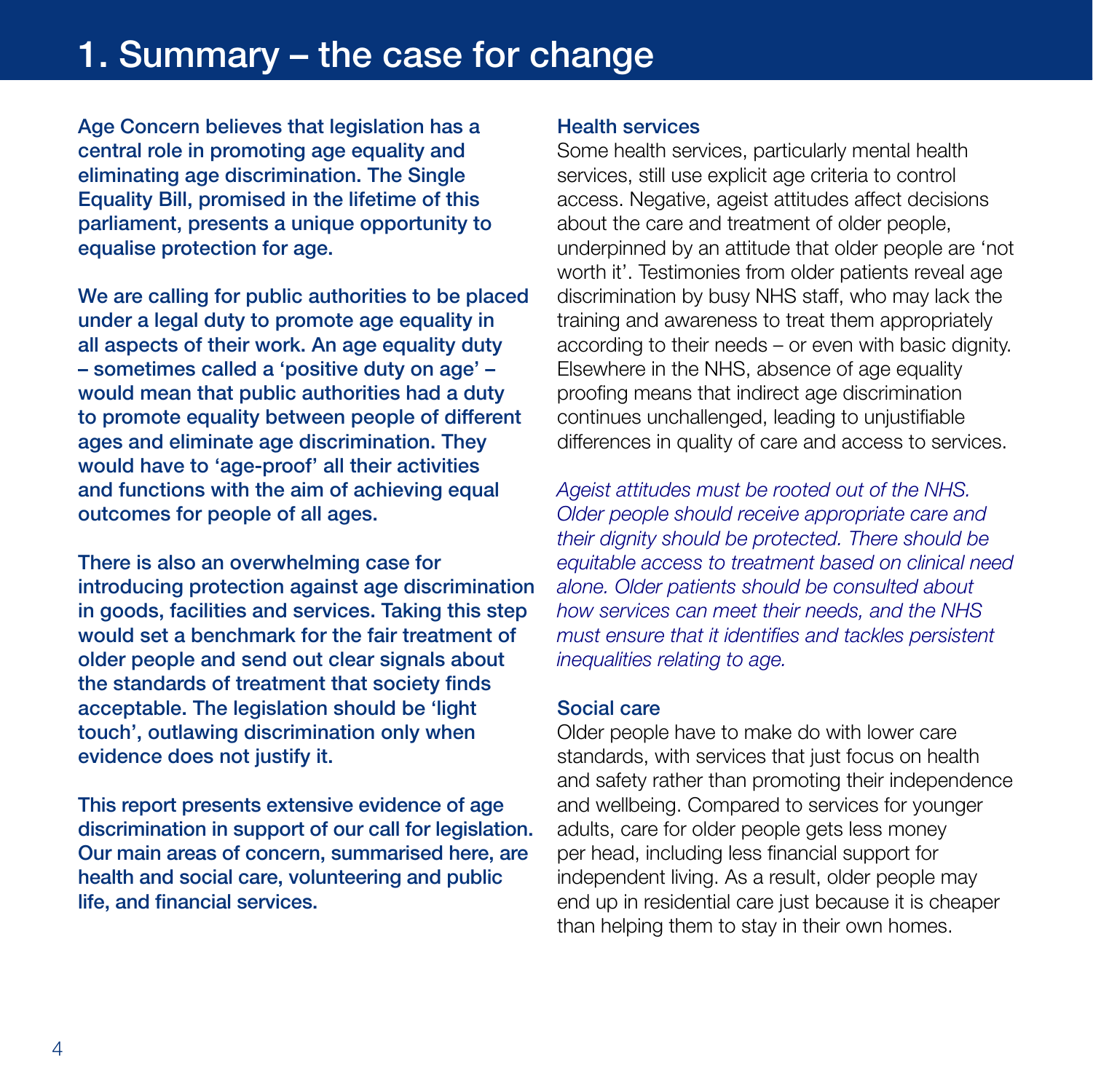*The chronic under funding of social care for older people, reflecting ageist assumptions about their needs, must be addressed urgently. Care provided in the home and in residential settings must support dignity, independence, and social and community participation. Older people should not be robbed of their independence just because residential care can be provided more cheaply. The planning of care should take older people's views into account.*

#### Volunteering and public life

Around four and a half million older volunteers make a social and economic contribution to community groups, clubs and associations. But they can encounter age barriers that force them to leave their positions or prevent them from taking up a new volunteering role. Magistrates have to retire at 70, and people over this age cannot serve as members of a jury.

*Rather than being forced out by arbitrary age limits, older volunteers should be able to decide when to step down. Volunteer selection should be based on objective criteria relating to ability to carry out tasks. Upper age limits for magistrates and other public appointments should be approached in a similar way. The age limit for Jury service should be removed.*

### Insurance and other financial services

Older people face discrimination in many areas of financial services. They are keen travellers, but when buying travel insurance many face unjustifiably high premiums or are declined because of their age.



Having a car is a passport to independence but older drivers often have difficulty getting motor insurance at a reasonable price. When applying for mortgages or consumer credit they can encounter unjustified age discrimination.

*Older consumers should be recognised as a large and growing part of the financial services market. Motor and travel insurance companies should only be able to refuse quotes or charge higher premiums on grounds of age if this can be justified by evidence. Likewise, other financial products should be made available to older people unless refusal can be justified.*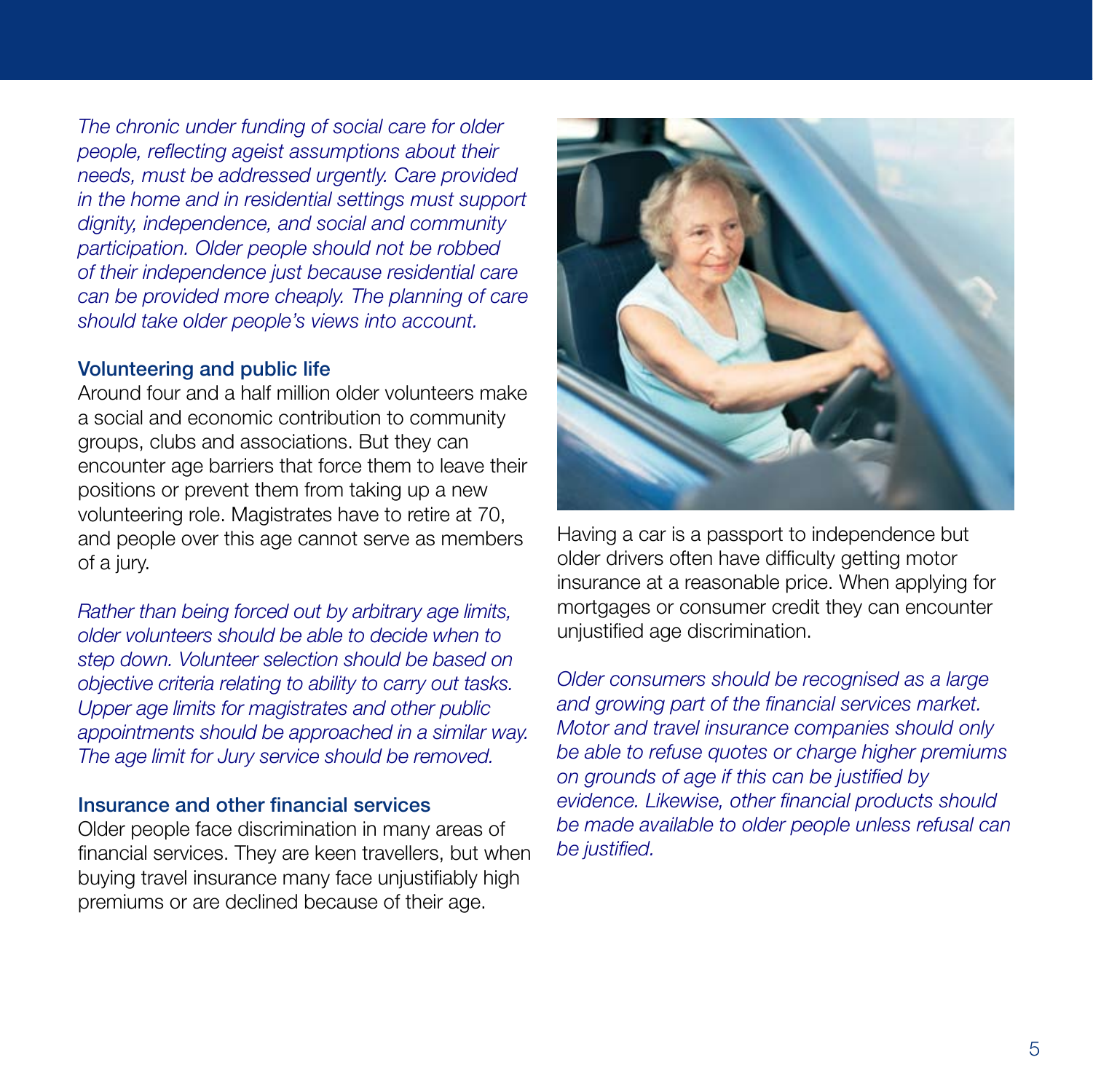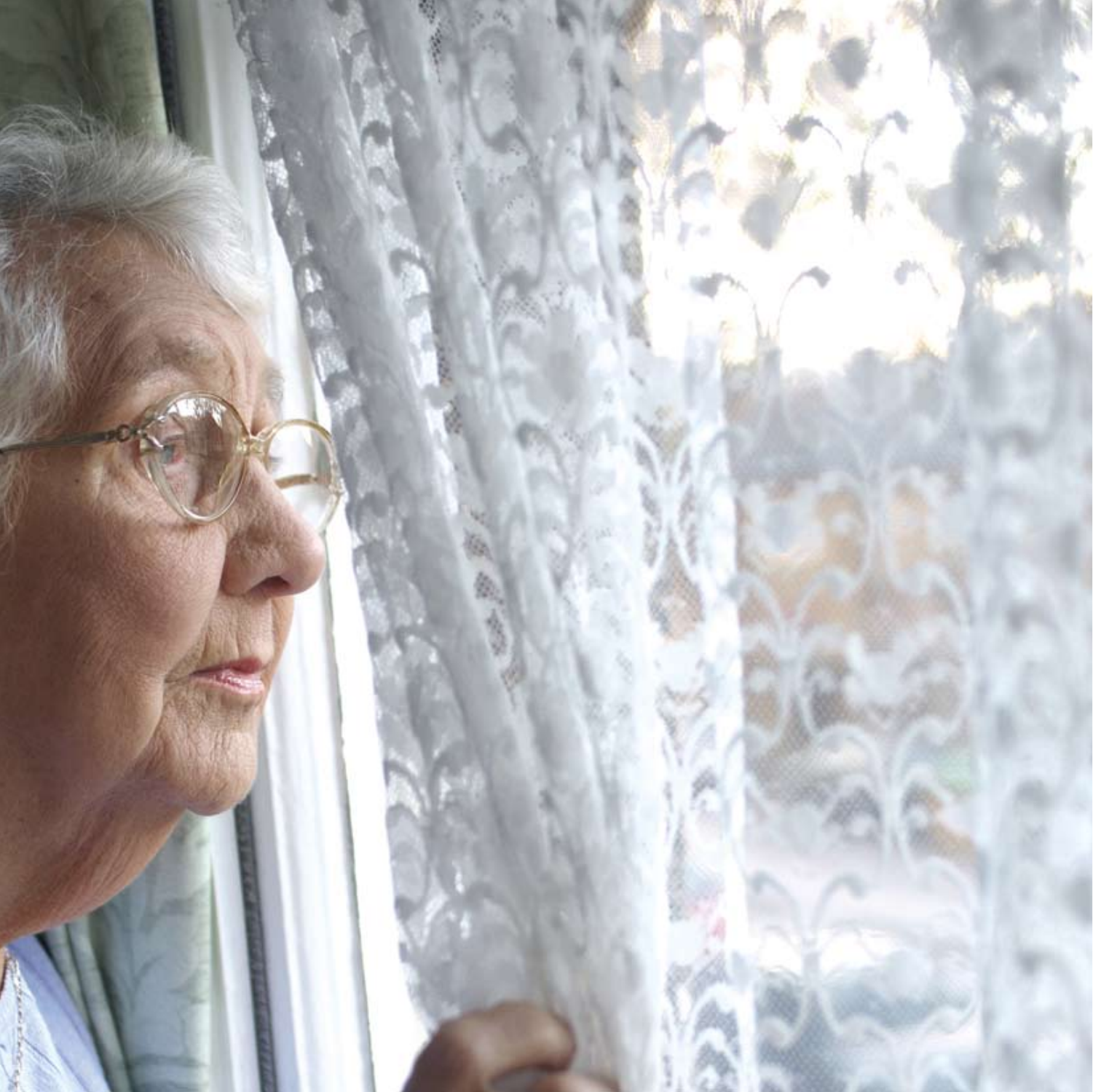# 2. Ageism – breeding inequality

# *The culture I live in makes me feel I don't exist – I don't see myself reflected anywhere*. 1

Britain today is a profoundly ageist society, ill at ease with demographic change. Everywhere older people turn they experience casual, unthinking prejudice – in the community, in the media, in the marketplace and in their dealings with public services.

In a culture fixated on youth, older people often report feeling invisible and ignored. Others say they are patronised as needy and incapable. Lazy stereotyping often lumps together everyone with grey hair, despite their huge diversity; people can even be written-off as 'too old' in their 50s, when they may have half their adult life ahead.<sup>2</sup> And the language used about older people would no longer be tolerated were it applied to women or black people.

Britain is in denial about its ageism. The vast majority of adults claim positive attitudes towards people over 70, rather than admitting prejudice.<sup>3</sup> They say exactly the same about disabled people, who know all about well-intentioned exclusion and unconscious prejudice. Both groups are seen as friendly but incapable – and often the subject of pity; they experience what is termed 'benevolent prejudice'. The effect is that older people, like disabled people, are viewed as dependent, homogenous and outside the mainstream.

Sadly, as people age, they tend to maintain these attitudes. Those who are middle-aged do not like to be associated with their age group, while people over 70 often accept or ignore the ageism around them, reporting age-related prejudice less often than younger groups.2 But things are changing.

There is strong public support for recent legislation outlawing age discrimination in employment, and 40% of adults now think age discrimination is a serious issue.<sup>2</sup>

So how would new legislation tackle ageism? Laws send out a powerful signal about what society deems acceptable – just look at the social change since sex and race discrimination were first outlawed in the 1970s. And there is a strong 'feedback loop' between ageist thinking and discriminatory action. Ageism breeds much of the unequal treatment older people experience when accessing goods and services; but on the other side of the coin, clamping down on discriminatory practice also leads in time to changes in attitudes.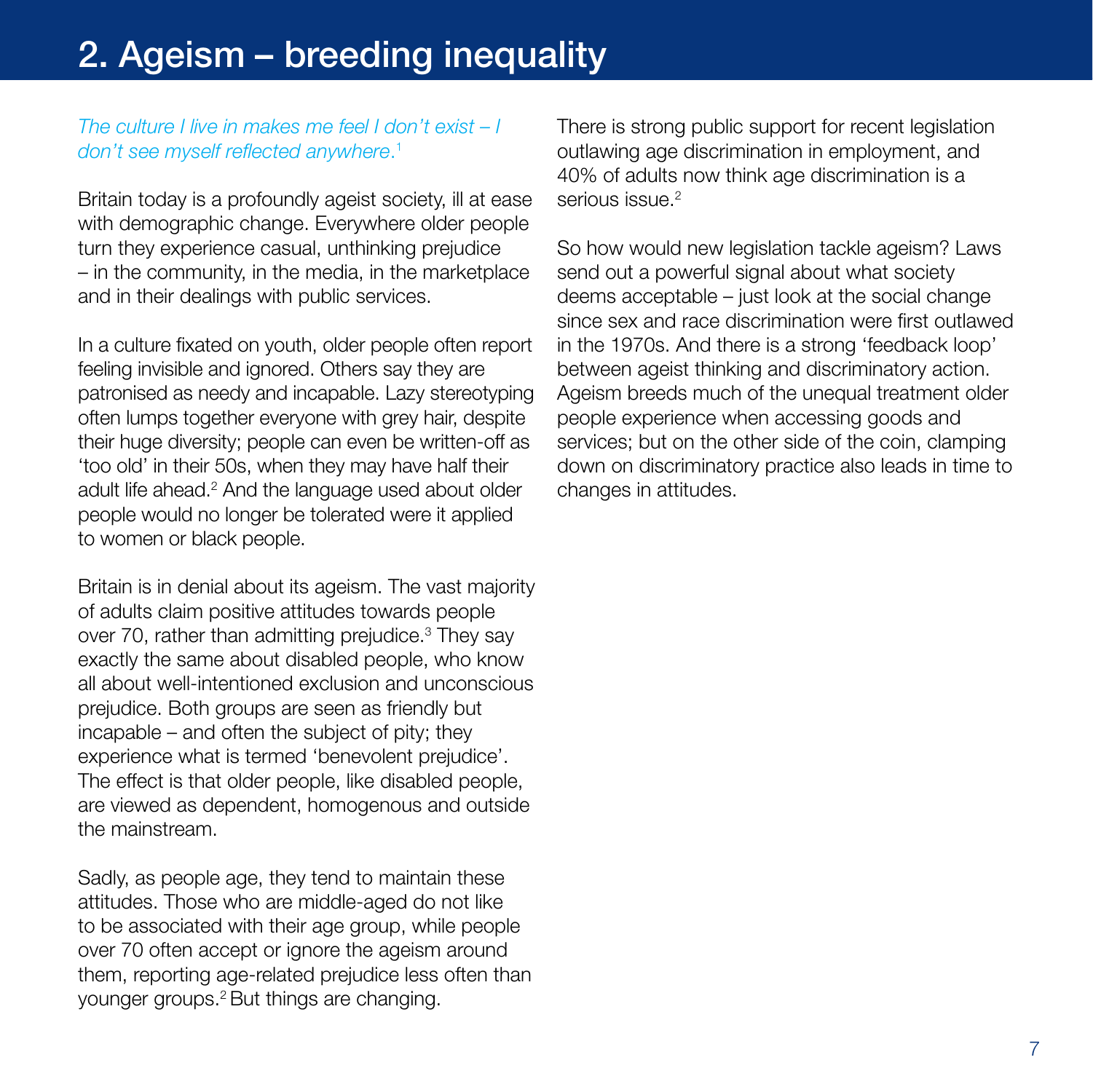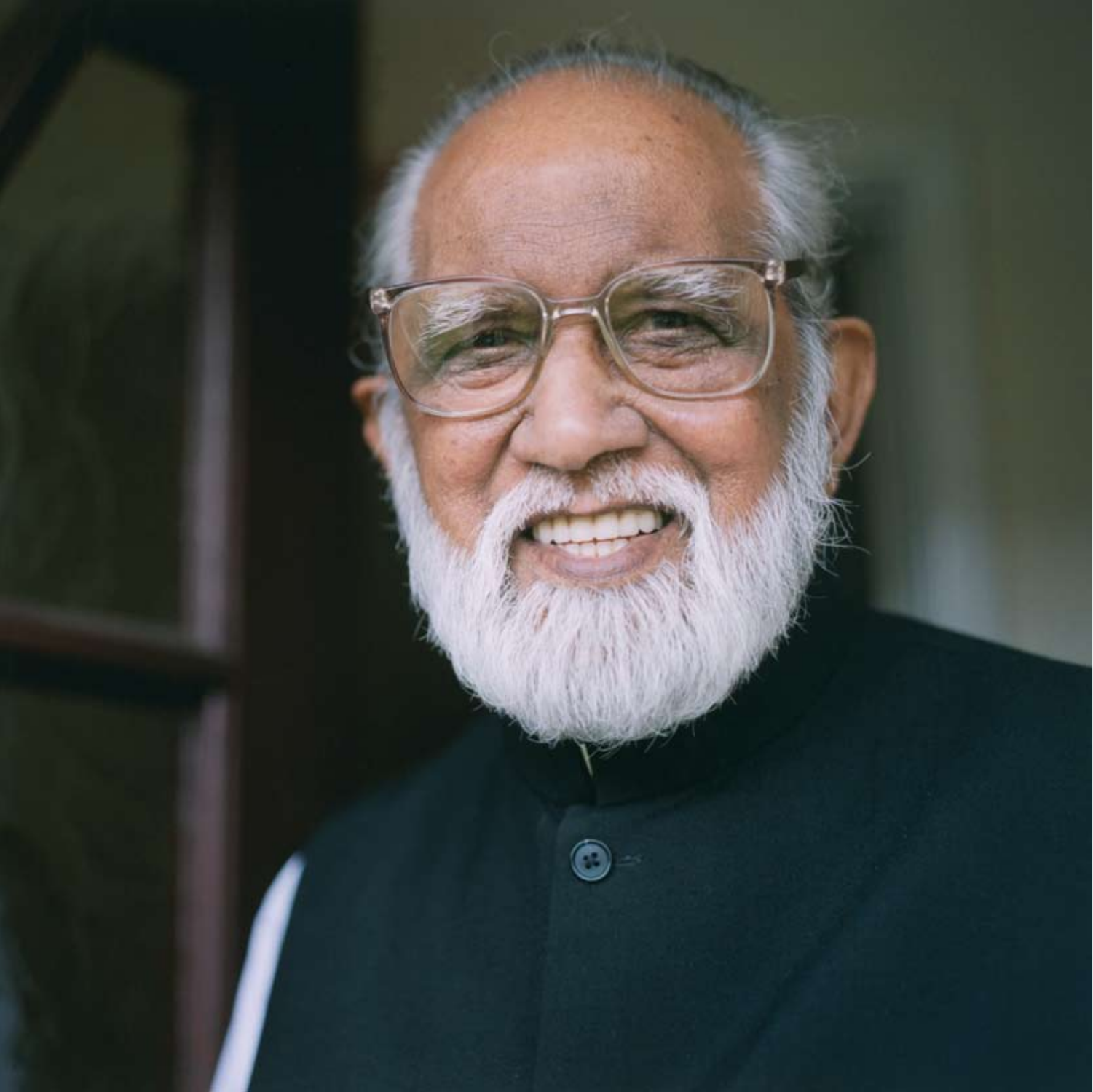# 3. Age discrimination – the reality

Mental health services for older people are under resourced compared with younger people. Observations from older people, interviewed for a research report included: '*People think money is wasted on older people'* and *'mental health is not given a high enough priority – [the] Government does it on the cheap'.*<sup>4</sup>

Andrew, in his late 60s, was refused holiday insurance cover by several companies because of his age. He said: *This gave the feeling of rejection as a human being. Eventually, one company accepted the risk at a very heavy premium but even then excluding certain destinations*.

Stella, who is in her 80s, found that she did not have the right to buy her home because she was over 60 when she moved in. She has been a council tenant for 56 years.

Charlie, who is in his 60s, was rejected for a working holiday with a national conservation charity. When he challenged this, he was told: *After many requests, some holidays are for under 40s because they prefer a holiday where they don't have to socialise with 'the oldies'.*

A keen golfer and winner of two county competitions, Derek wanted to join a local golf club after he moved house. He was surprised and upset when his application was refused because of his age, and commented: *They have told me that at 58 I am too old; Gary Player and Arnie Palmer, in their seventies, might disagree.*

The extent of age discrimination in goods, facilities and services is disturbingly clear. Our report includes the voices and experiences of older people, mainly drawn from our survey of age discrimination carried out in February and March 2007. We have also brought together evidence of age discrimination from research, official statistics and government policy documents. Sections 6 - 9 of the report set out a detailed account of age discrimination in health and social care, financial services, volunteering and public life.

There are particular concerns about the impact of age discrimination on socially excluded older people. Inequality in service delivery has been recognised as a key element of the disadvantage experienced by those who are poorer: research by the Social Exclusion Unit found that 29 per cent of older people aged 80+ were judged to be excluded from important basic services, compared with only five per cent of those aged 55 to 59.<sup>5</sup> As our report shows, the unfair funding regimes for social care and mental health services give low priority to older people's social life and community involvement, driving people who are already socially excluded further into isolation.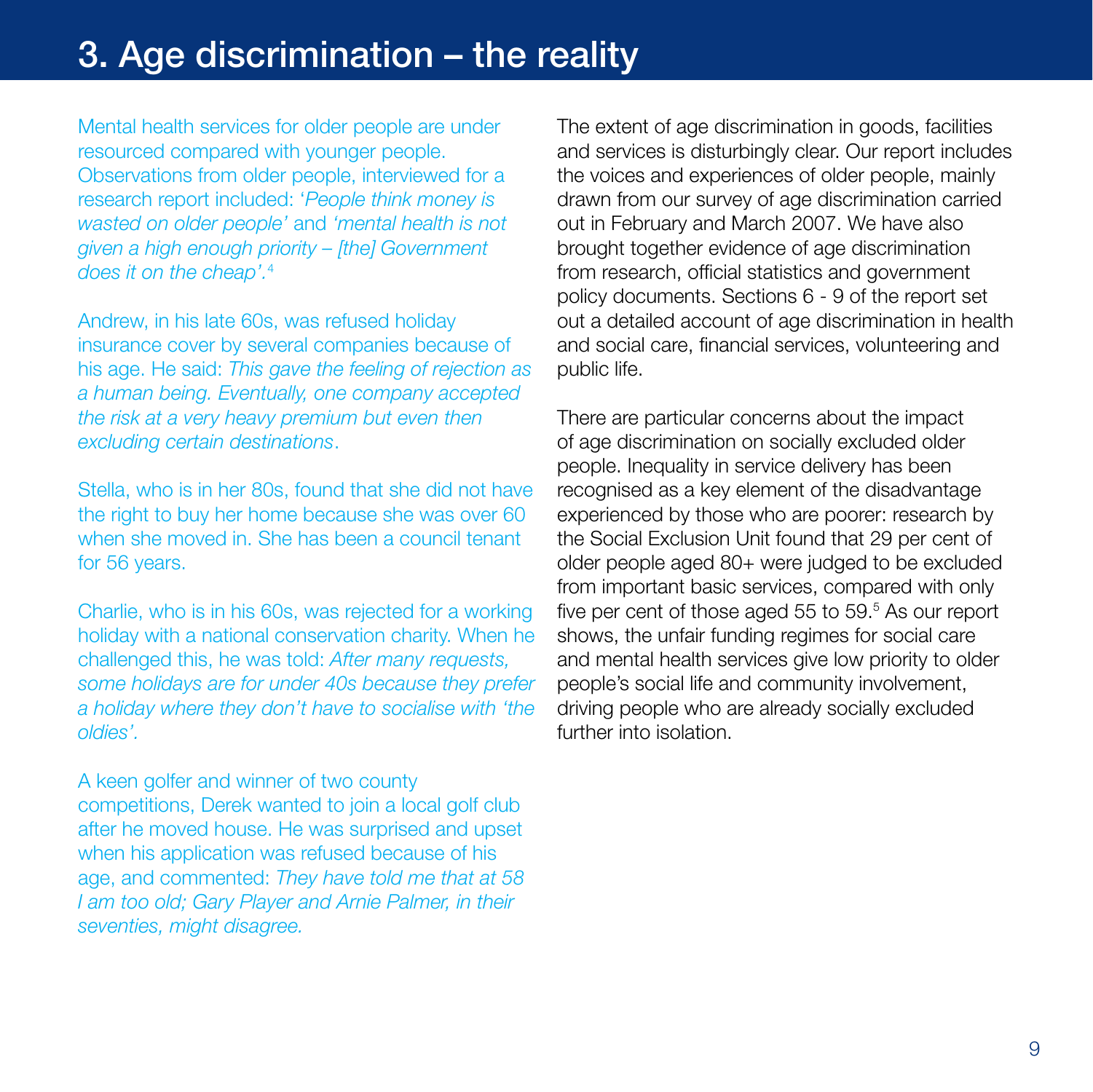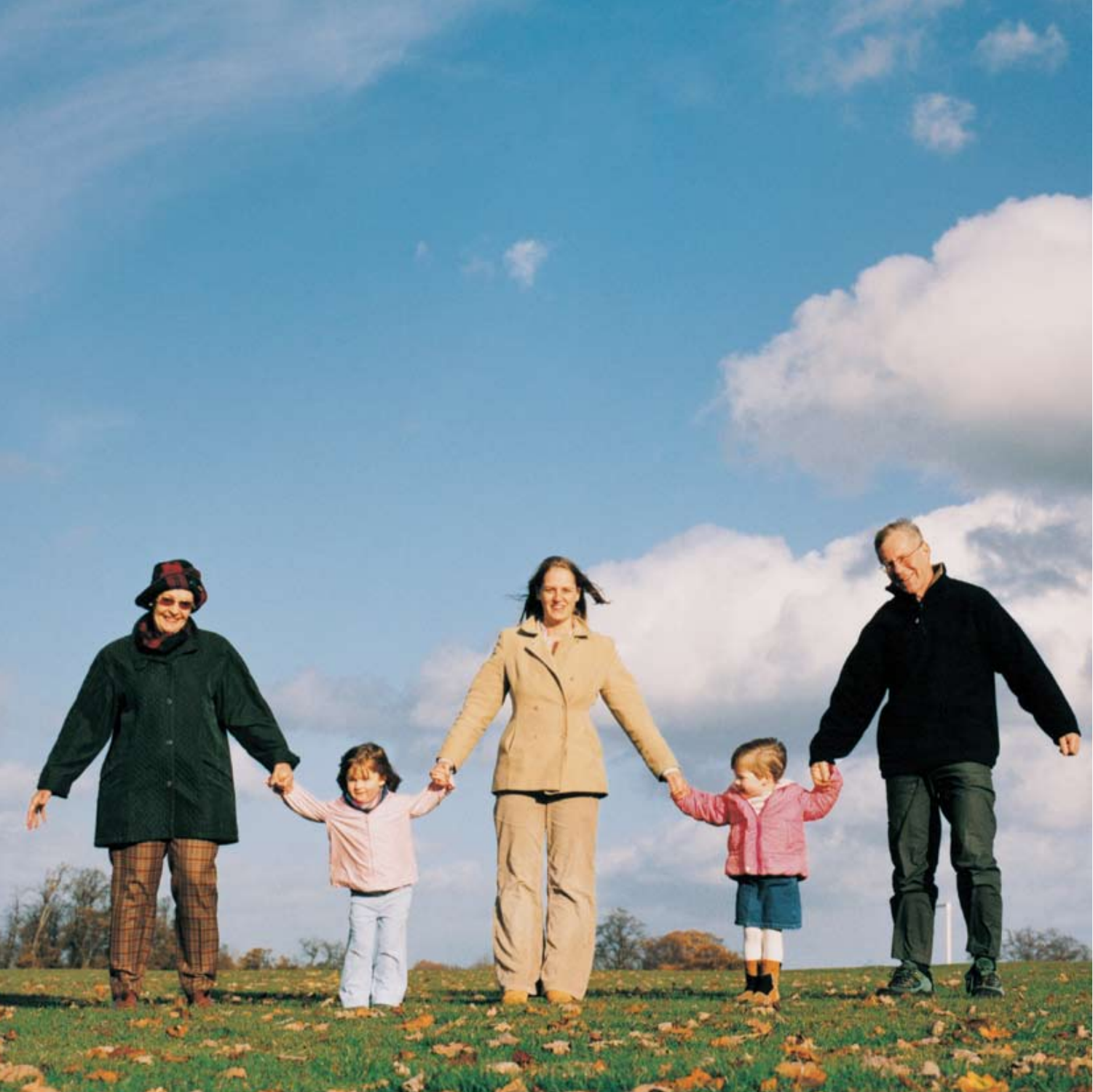# 4. Age equality – part of social inclusion

Age Concern's vision is of a more age equal society. Age equality involves securing the equal participation of people of all ages, while acknowledging the dignity and value of each individual. Achieving age equality is a delicate balancing act: it means respecting equal rights of citizenship, promoting equality of opportunity and working to secure equality of outcome for people of different ages, while reflecting their diverse needs and aspirations.

Age Concern believes that older people should have the opportunity to participate fully in society without having to overcome direct or indirect age barriers. They should feel comfortable with growing older, their independence should be respected, and their economic and social contributions should be recognised and valued. As our evidence shows, achieving this vision may not be easy. It will mean changing public attitudes and transforming the culture of all institutions, from public authorities to the business community and voluntary sector organisations.

#### Achieving age equality – some starting points

- Age equality is underpinned by human rights – a framework that includes rights set out in the UN Guiding Principles for Older Persons: dignity, independence, participation, care and self-fulfilment. The Human Rights Act says that human rights must be enjoyed without discrimination on any ground.
- Age equality is a cornerstone of social inclusion. In 2006 the Social Exclusion Unit found that age discrimination can lead to older people being marginalised or denied access to essential services.<sup>5</sup>
- There is strong evidence of age discrimination in many sectors – and this places the onus on the Government to take action or prove that the discrimination is justified.
- Guidance on good practice and voluntary agreements can do a great deal to promote age equality – but so far they have not succeeded without legislative back-up.
- Differentiation on grounds of age is not necessarily wrong, but should be permitted only when justified by evidence. Age-based rules and practices that produce unfair outcomes should be outlawed. To identify what is fair, detailed investigation and evidence may be needed.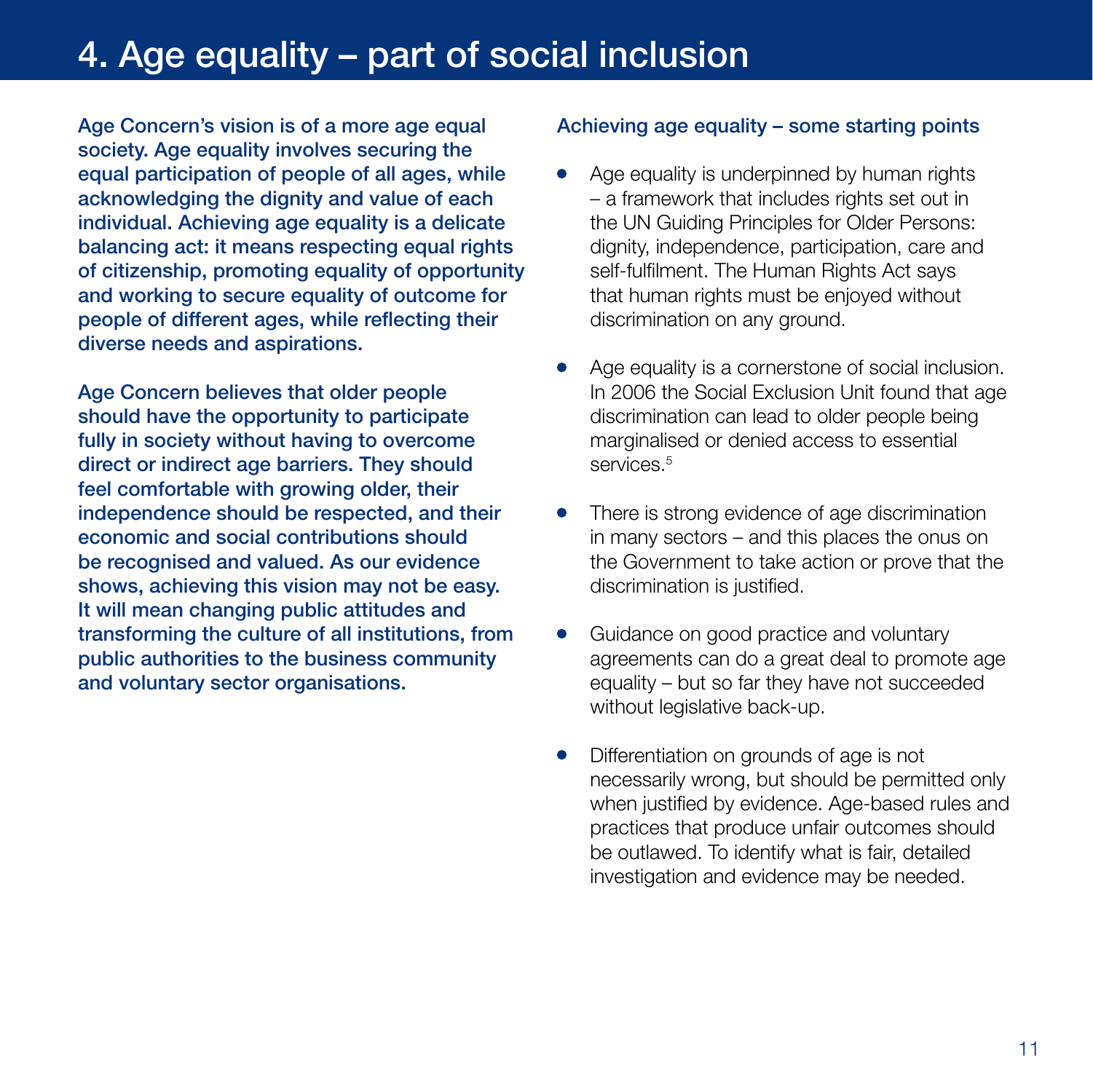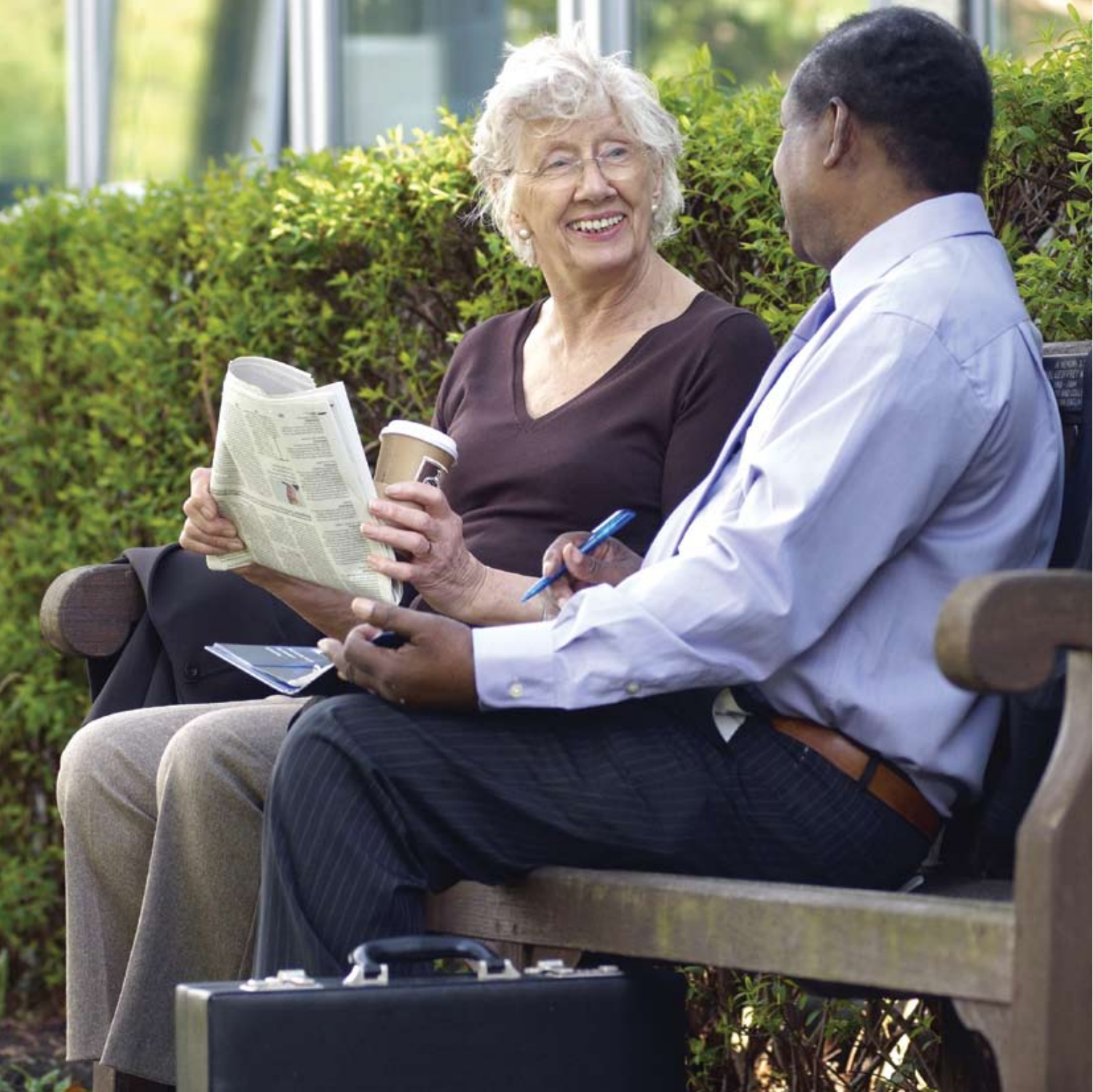# 5. Legislation – the case for change

The law sets down a key benchmark of society's expectations and acts as a focus for action. Age Concern believes that legislation has a central role in promoting age equality and eliminating age discrimination in whatever form it takes. New regulations have already outlawed age discrimination in employment and adult learning – but the law needs to go further than this. The Single Equality Bill, promised in the lifetime of this parliament, presents a unique opportunity to equalise protection for age.

Compared to protection against discrimination on grounds of race, gender, disability, religion and belief and sexual orientation, age is currently the 'Cinderella' equality strand. Protection against age discrimination must be extended beyond the workplace to cover goods, facilities and services. However, achieving age equality is about more than combating age discrimination: we are also calling for public authorities to be placed under a legal duty to promote age equality in all aspects of their work.

# An age equality duty – driving public sector reform

An age equality duty – sometimes called a 'positive duty on age' – would mean that public authorities have a duty to promote equality between people of different ages and eliminate age discrimination. This legal mechanism would drive the reform of public services at all levels, from policy making to service delivery. Instead of relying on individuals making complaints about discrimination, a positive duty would require public authorities to build age equality into their business planning. They would have to 'age-proof' all their activities and functions with the aim of achieving equality and fairness for people of all ages, taking into account the future needs of an ageing population.



The Race Relations Act 1976 and the Sex Discrimination Act 1975 are examples of the positive impact of legislation. Both these statutes have acted as springboards for significant cultural change in the workplace and in wider society. Thirty years on, although discrimination on grounds of race and gender has not been eliminated, it is widely seen as unacceptable. Many employers have developed equal opportunities policies that go much further than the basic requirements of the law. Most businesses have also come to recognise the benefits of having a diverse customer base.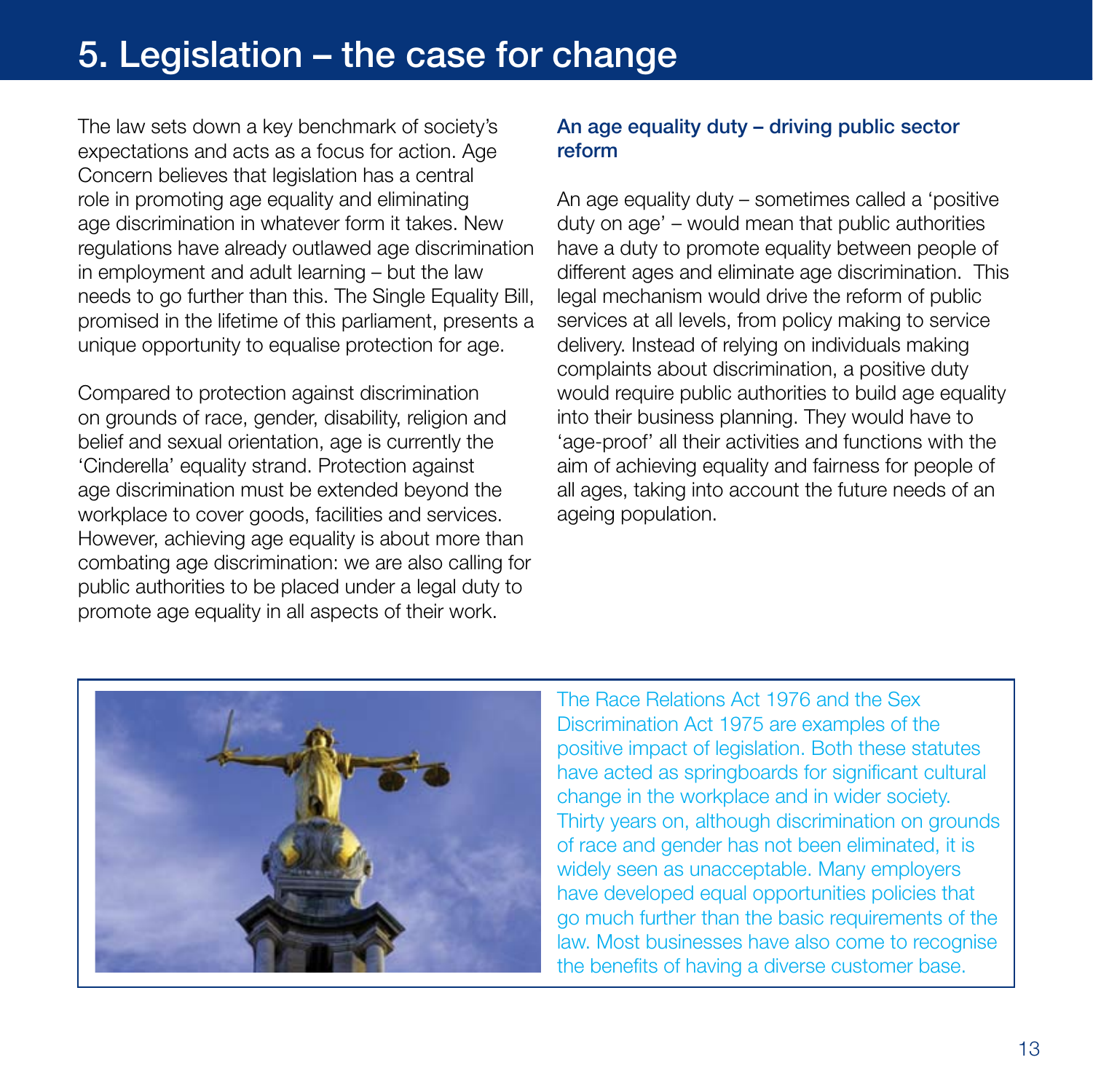# *How would an age equality duty work?*

There are already positive duties for race, disability – and since April 2007 for gender. Experiences of devising and promoting those duties suggest that an age equality duty might work like this:

- The core duty or 'general duty' would be to promote equality of opportunity and good relations between people of different ages and to eliminate unlawful discrimination on grounds of age. This general duty would apply to public authorities as policy makers, service providers and employers. It should also apply to services and functions that are contracted out to the private or voluntary sector.
- Most major public authorities would also have to follow 'specific duties', setting out the steps required to fulfil the general duty. Specific duties could include:
	- o Publishing an age equality scheme, with service users and employees of all ages involved in its development;
	- o Setting age equality targets and agreeing on action to meet them;
	- o Obtaining evidence to monitor progress against targets on a regular basis;
	- o Conducting and publishing age equality impact assessments of all new legislation and significant policy developments.

The mechanism for enforcing an age duty is already available: as with the positive duties for race, disability and gender, enforcement would fall to the new Commission for Equality and Human Rights (CEHR).

The CEHR could expect to have enforcement powers against public bodies that range from carrying out investigations to issuing compliance orders that can be upheld by the courts.

#### *What difference would this make in practice?*

A positive duty on age would build age equality into all areas of an organisation's work, acting as a key tool for public service reform. It would require 'voice and choice' for service users of all ages – including the most socially excluded. Decision makers would focus on addressing historic disadvantage between service users of different ages and on making sure that public services are responsive and effective. In Northern Ireland, the positive duty on  $aq e^6$ has raised the profile of age issues and positively influenced the culture of public authorities. Sections 6 and 7 of this report explain how an age equality duty might work in the areas of health and social care. Some other examples are opposite.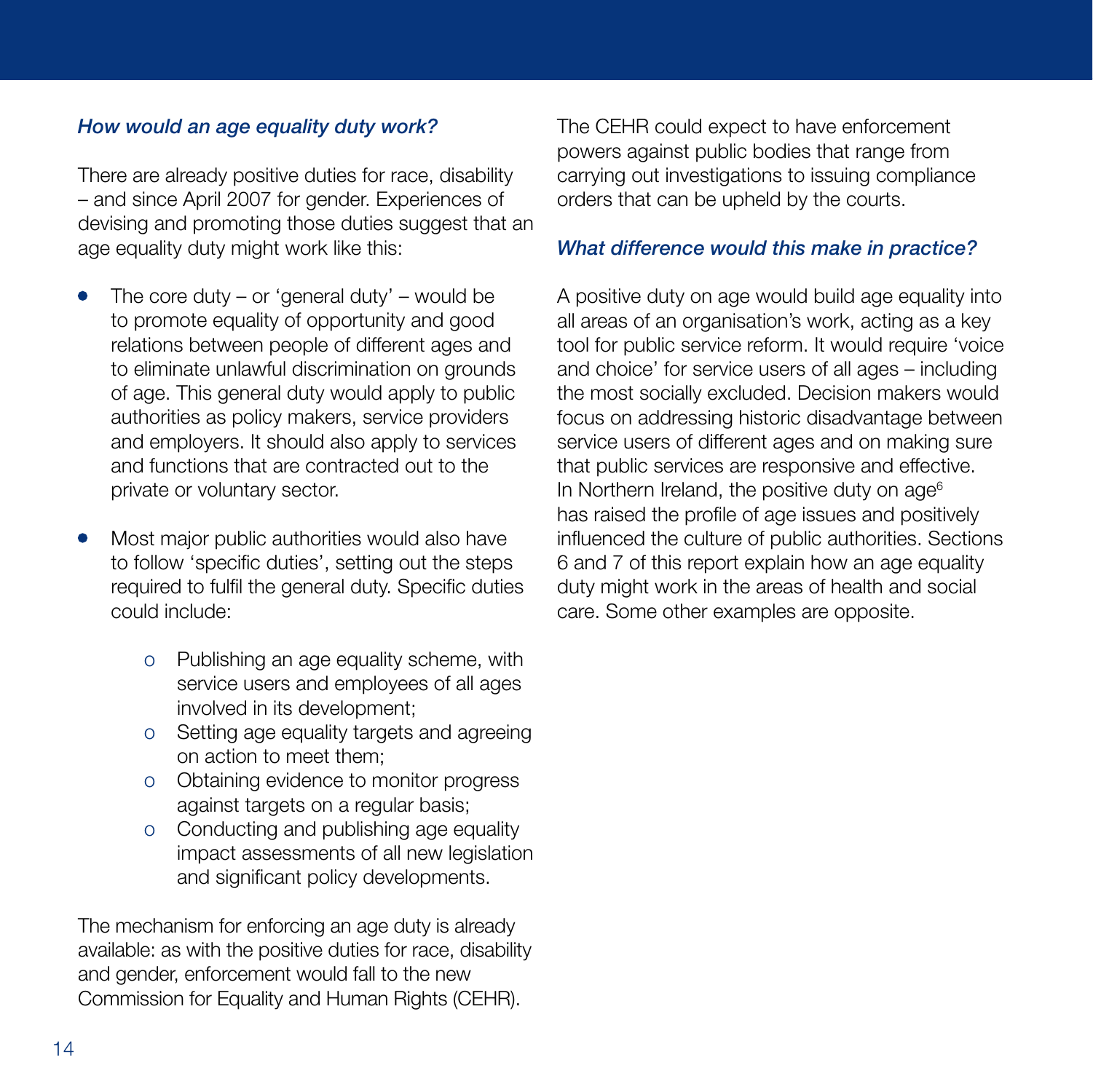### How an age equality duty would work

- In spite of recent learning and skills initiatives, there has been little change in the number of mature workers with Level 2 qualifications. Often the funding and qualifications available are unsuited to their needs. 'Age-proofing' the design, funding, and performance framework would lead to a complete reassessment of curriculum, teaching, marketing and financial support, giving older learners the same opportunities as younger adults.
- Choice based lettings schemes are increasingly excluding vulnerable older people seeking to move into, or within, social housing. Local authorities are expected to ensure that applicants are given the assistance they need to bid for properties but many are not doing enough in practice. An age equality duty would ensure that adequate monitoring is taking place and that older people are not being unfairly disadvantaged.
- The tax and benefits system gives unequal treatment to people of different ages, partly because of different needs and aspirations. This is often accepted; for example, no one objects to the state pension system. But an age equality duty would force policy makers to assemble evidence to justify their policies on taxes and benefits. This could lead over time, and as resources permit, to indefensible policies being amended – such as those on the upper age limits for disability mobility payments and additional money for carers.



• Older people's public transport needs may differ a great deal from those of commuters: they often travel at different times or require different routes. An age equality duty would require public transport services and town planners to take older people's needs into account when planning routes and timetables.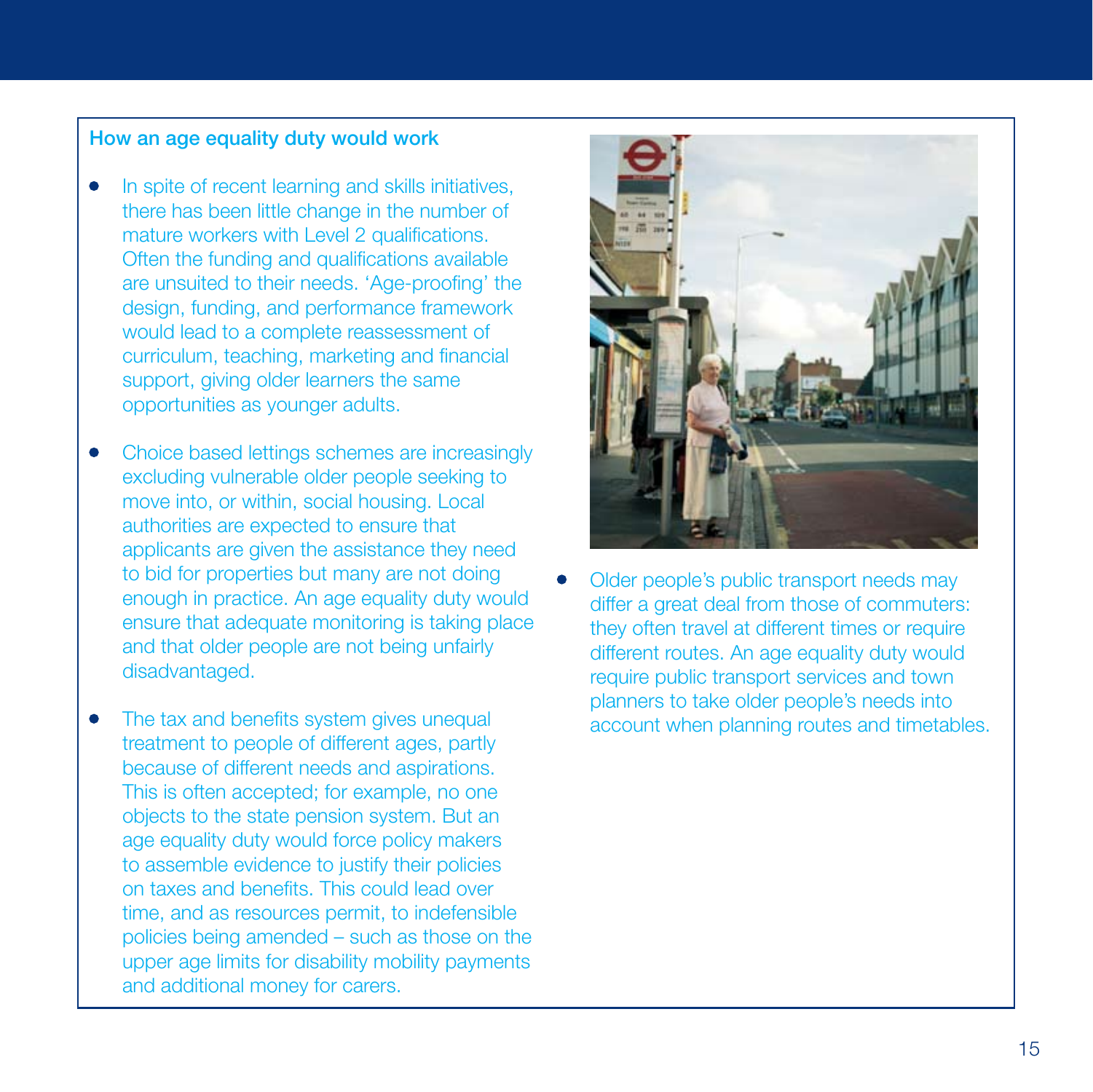#### *What would be the costs and benefits?*

An age equality duty would deliver clear benefits to public authorities and service users alike. By basing service design on user involvement and evidence of needs, services would provide what people of all ages actually want and be more effective in tackling social exclusion. The duty's built-in monitoring requirements would track the impact of changes in policy and service delivery. We could expect to see an increase in the quality of services and more cost effective use of resources. An age equality duty would bring improvements in health and social care, leading in turn to an increase in the number of years people live in good health. More personalised, responsive services would lead to greater satisfaction, and a reduction in user complaints.

A public sector duty on age may result in savings from services being delivered more efficiently; other services may require additional investment because of past neglect. 'Age proofing' might lead to some transfer of resources, with fairer distribution across all age groups. Implementing the duty would involve some additional process costs. We can get some idea of these by looking at the new positive duty on gender equality. The Regulatory Impact Assessment for this legislation estimated set-up costs of between £11.5 million and £16.7 million for public authorities, including the CEHR. Ongoing annual costs would be in the region of £2.2 million to £3.5 million per year.

### Equality proofing in practice

The city of Leicester, a Beacon council for race equality, works in partnership with schools, police, the Health Authority and the private and voluntary sectors to mainstream race equality into service delivery. Race equality is embedded into the council's performance management framework and each department has its own race equality strategy and action plan. The council is committed to effective consultation, maintaining a stakeholder database of over 600 organisations as well as using forums and umbrella groups to maintain continuous dialogue with ethnic minority groups. A recent survey showed 70 per cent user satisfaction, and increasing levels of satisfaction among the Asian community.

### *An integrated public sector duty?*

There are strong arguments for introducing a public sector duty covering all equality strands, underpinned by human rights. This integrated approach would make it easier to tackle problems of multiple disadvantage. It would also avoid overloading public authorities with piecemeal changes in the law.

There are a number of examples of cross-strand positive duties that could provide useful models, for example, in Northern Ireland<sup>7</sup> and Greater London.<sup>8</sup> *Fairness and Freedom,* the final report of the Equalities Review, recommends that the law should be extended through a strong, integrated public sector duty, covering all equality groups, with a focus on outcomes and not process.3 Age Concern supports this proposal provided age issues are properly safeguarded within the legislation.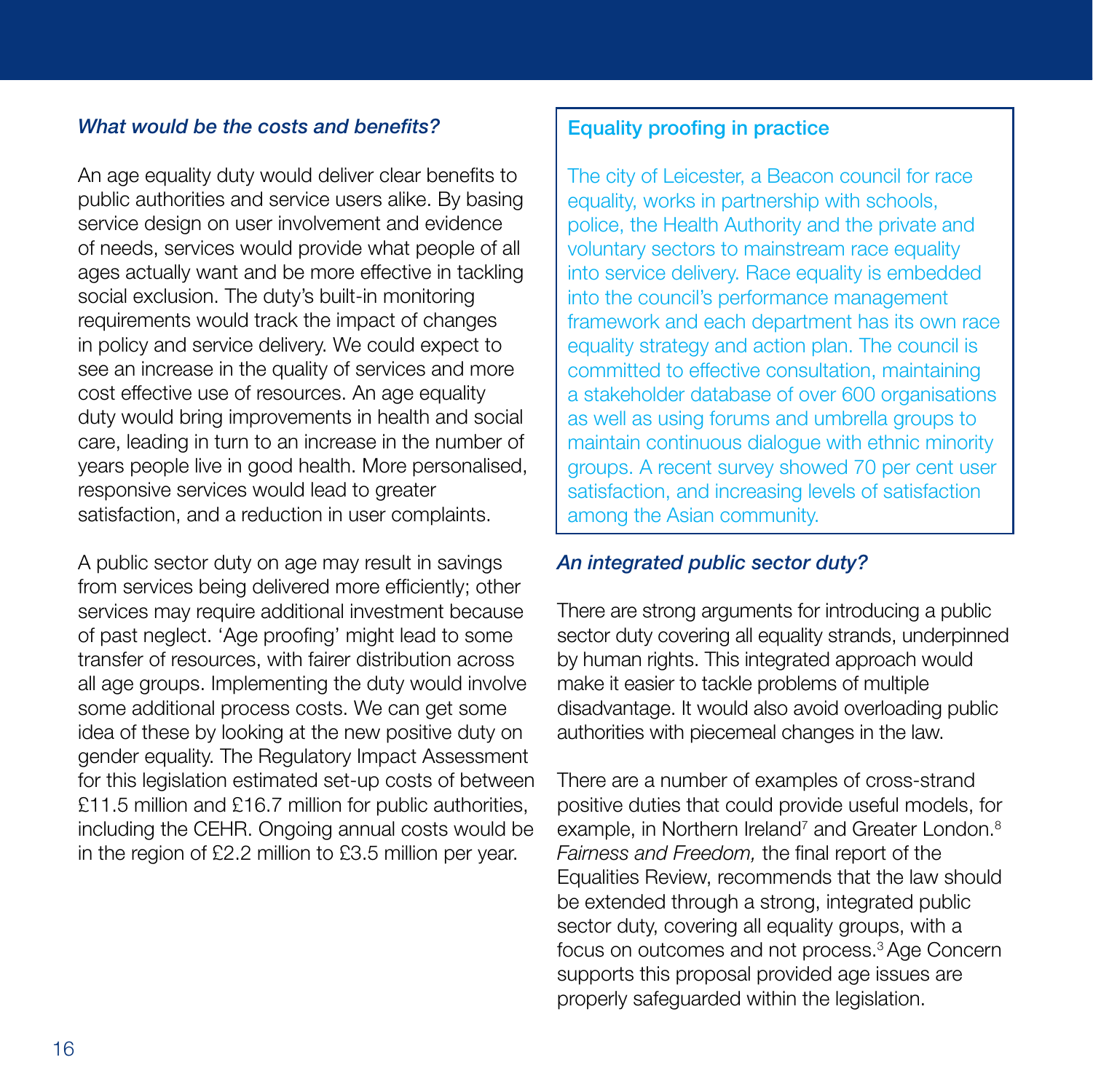# Outlawing age discrimination in goods and services

Good access to goods, facilities and services is central to modern life and an important feature of social inclusion. Age Concern believes that the case for extending protection against age discrimination in goods, facilities and services is overwhelming. The evidence presented at the end of this report paints a picture of older people facing irrational and outdated age barriers in health and social care, volunteering, insurance and financial services. As our case studies illustrate, they also experience discrimination elsewhere; for example, in booking a holiday or exercising the right to buy a council property.

Britain has a proud record of leading the way in equalities. But we are running the risk of getting left behind on age discrimination in goods and services, already unlawful in other countries such as Australia and Ireland. In its Policy Strategy for 2008, the European Commission has committed itself to proposing 'new initiatives designed to prevent and combat discrimination outside the labour market – based on gender, religion, belief, disability, age or sexual orientation'.<sup>9</sup>

A new law on goods and services would allow someone who experiences unlawful age discrimination to challenge it through the courts. Introducing this individual right of redress would act as a deterrent for providers of goods and services in the public, private and voluntary sectors. The legislation would also work alongside an age equality duty, because public authorities have to eliminate unlawful discrimination as part of their positive duties. Just as goods and services legislation complements the positive duties for race, disability and gender, so an age equality duty would strengthen – and be strengthened by – this new law.

Taking this step would set a benchmark for the fair treatment of older people and send out clear signals about the standards of behaviour that society regards as acceptable. The new legislation would need to be 'fit for purpose', prohibiting age-based differentiation that produces unfair outcomes while preserving justifiable age-based criteria.

Age is the only equality strand where there is no protection against discrimination in goods, facilities and services. Discrimination in relation to race, gender and disability has been outlawed for a number of years. For sexual orientation, and religion and belief, new laws came into effect in April 2007. Age has been left high and dry.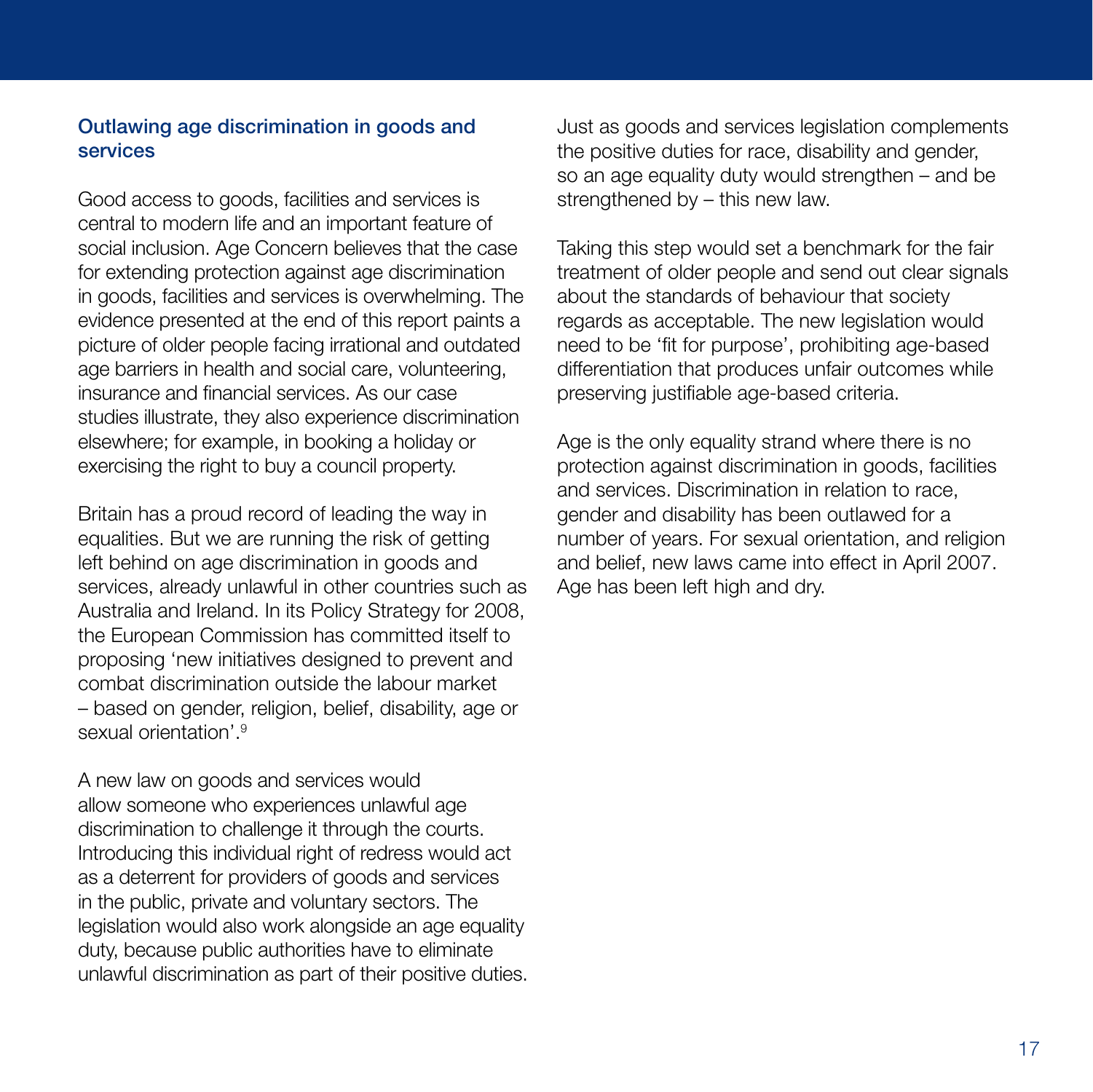# *How would the law work?*

The framework of legislation to outlaw age discrimination in goods, facilities and services should be broadly similar to the laws already in place for other equality strands. Direct discrimination and indirect discrimination on grounds of age would both be tackled. The legislation would prohibit someone refusing, on age grounds, to provide goods and services to a member of the public unless the discrimination could be justified. 'Justification' would involve showing that the discriminatory practice or treatment had a legitimate aim and that this aim was being achieved proportionately. Providing goods or services of an inferior quality, or in a hostile or discourteous manner, would also be outlawed. A person experiencing age discrimination could enforce the law by bringing an individual claim in the civil courts.

Discrimination on grounds of age<sup>10</sup> should be made unlawful for all types of goods, facilities or services, whether or not a charge was made. For example, it would cover:

- Goods, facilities and services provided as part of a public function
- Transport or travel facilities
- The services of a profession or trade
- Facilities for banking, insurance, loans or credit
- Selling or letting premises, and the treatment of tenants
- Admission to hotels, pubs and places of entertainment
- Membership of clubs and associations
- Advertisements
- Volunteering in Section 8, we set out the arguments for volunteering to be treated as a 'facility'

Older people would not be the only age group to benefit from this legislation; people of all ages would be protected. But on public policy grounds there would need to be a number of exemptions relating to children, covering primary and secondary education and the age at which one can marry, buy alcohol alcohol or obtain a driving licence, for example.

# Direct and indirect discrimination

Direct discrimination is where, on the grounds of age, a person or organisation treats someone less favourably than they would treat someone else, and cannot show the treatment to be a proportionate means of achieving a legitimate aim.

Indirect discrimination is where a person or organisation applies a provision, criterion or practice to everyone equally but this measure puts people of a certain age group at a particular disadvantage when compared to others; and the person or organisation cannot show the provision, criterion or practice to be a proportionate means of achieving a legitimate aim.

So with direct discrimination, people of different ages are treated differently; with indirect discrimination everyone is treated the same, but people of a certain age group are put at a disadvantage.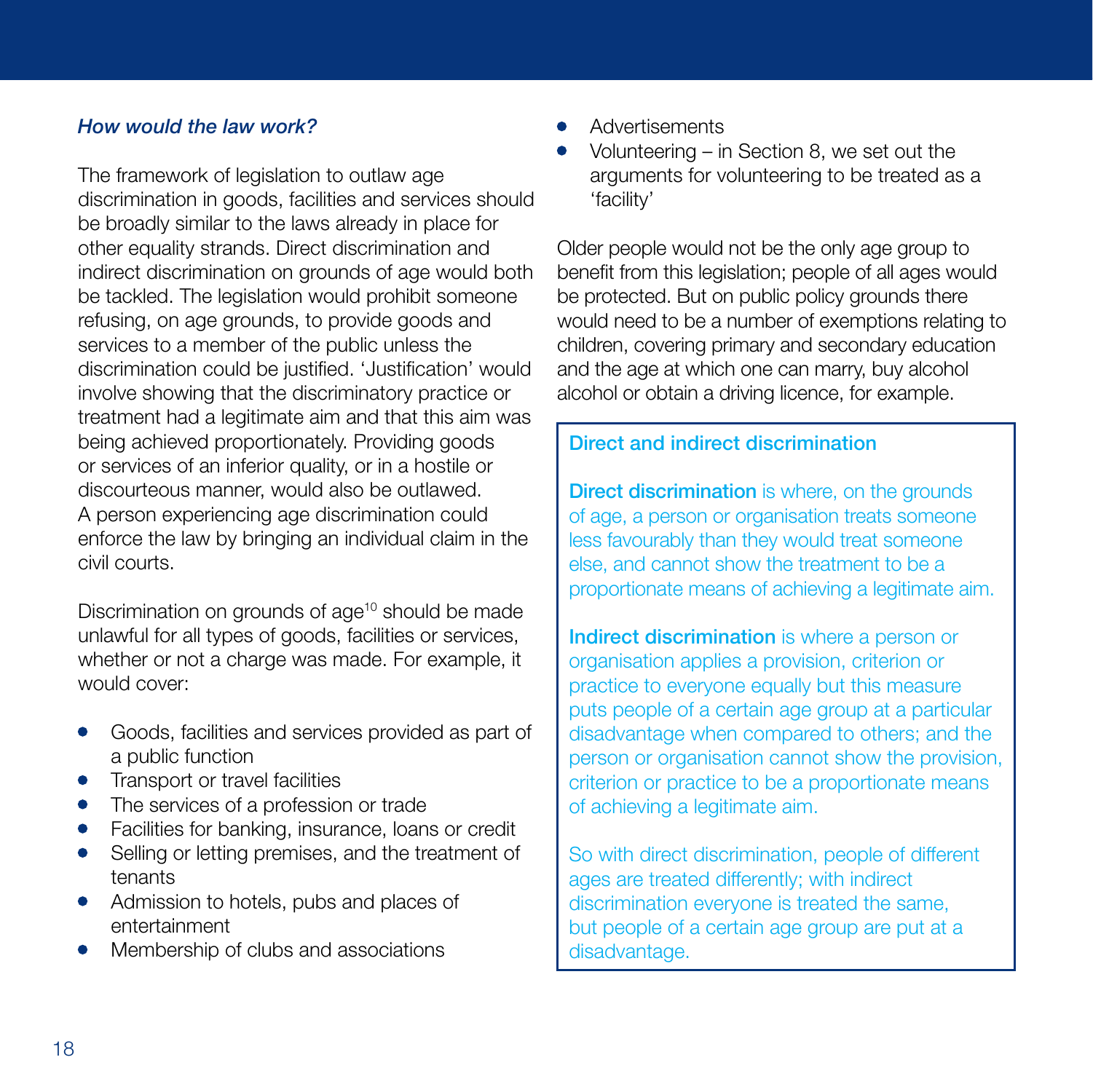# *When would age discrimination be justified?*

Age has been traditionally used as a demarcation in our society and we believe this is sometimes appropriate. For this reason, age discrimination legislation for goods and services must take a 'light touch' approach. Rules that discriminate on grounds of age, either directly or indirectly, are not always unfair. But fairness cannot be assumed and age should not normally be used as a proxy for risk, ability or need. All age-based rules and exemptions should be open to scrutiny. They should be lawful only if they can be justified by evidence; that is, they can be shown to be a proportionate means of achieving a legitimate aim unconnected to age. If they cannot be justified, they should be barred.

Following the approach taken by the Age Regulations for employment, the new legislation would include detailed lists of exemptions and would also include a general provision for objective justification. This would offer certainty to service providers in cases where there is little dispute that a practice is justified, as well as leaving scope for flexibility in the future.

These are examples of age-based criteria that we think can be justified and should therefore be listed as exemptions:

• State retirement pension and pension credit would still be limited to older people because they need financial support in retirement that is not linked to work incentives.

- Concessionary bus passes and free prescriptions for older people can be justified on social policy grounds because they promote equitable access to healthcare, healthy lifestyle, and social contact. Replacing these subsidies with extra state pension would be a less effective way of achieving the policy aims.
- Primary and secondary education would remain restricted to children, because there are strong social policy reasons for focusing resources on education for this age group.

Below are examples of some age rules that might well be outlawed:

- Excluding older people from certain holidays, for reasons of 'image', cannot be justified, although proof of fitness may be needed for some activity holidays.
- It is hard to justify concessions such as cheap haircuts during slack periods for older people but not for other groups with low incomes, such as students and people who are out of work.

Sections 6 to 9 of the report give more examples of how exemptions might work in practice.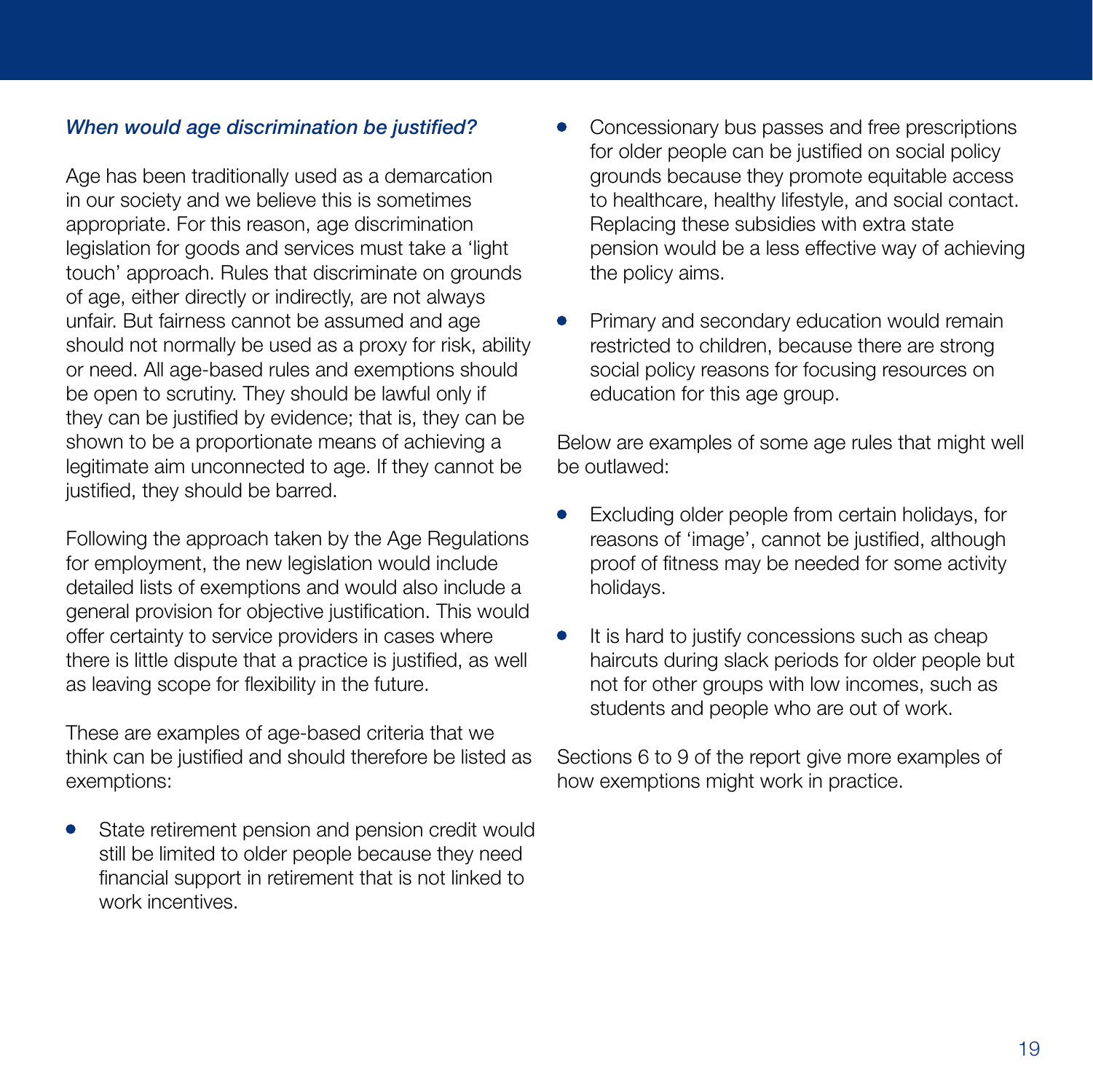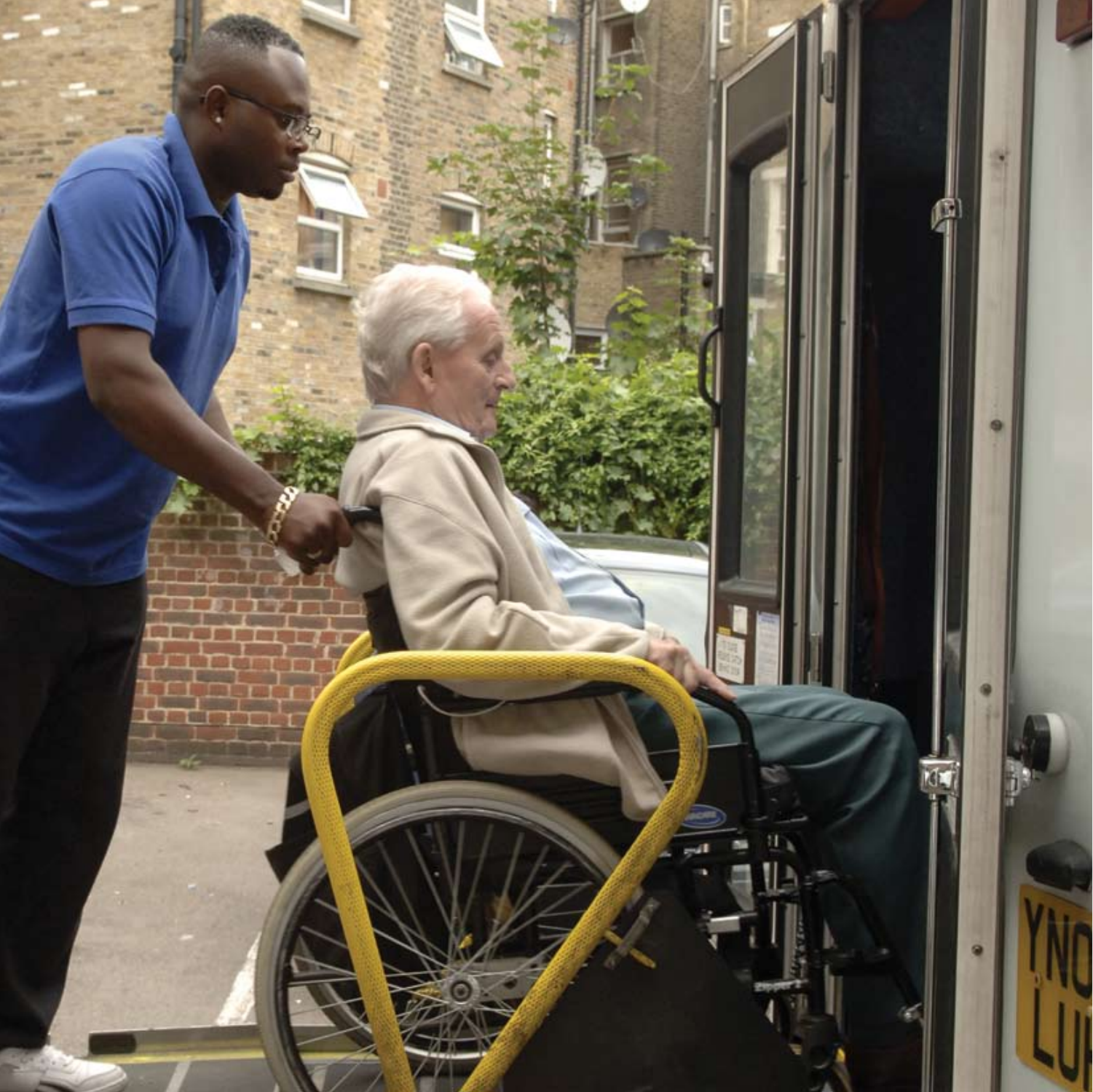# 6. Evidence – health services

Older people are the main users of the NHS; two-thirds of general and acute hospital beds are occupied by people aged 65 and over.<sup>11</sup> The NHS needs to change to deliver decent health care for this large and growing section of society.

The Government has invested unprecedented sums in the NHS and has made a welcome start in rooting out age discrimination. Standard One of the 2001 National Service Framework for Older People (NSF) states: 'NHS services will be provided regardless of age, on the basis of clinical need alone.'

Early audits against the NSF standards exposed many age-based rules. In most cases, policies have been changed; for example, some rehabilitation services are now open to people beyond the age of 65 and there has been a significant increase in the proportion of older people amongst those receiving heart surgery. But our evidence shows that in many aspects of health care older people are still being short-changed.

# Age discriminatory rules persist in health services

Annie suffers from depression following bereavement. For five years she has attended a drop-in centre where her condition improved but now she is 65 she has been asked to leave because the service is only for people of 'working age'. She has discovered that mental health services for the over 65s are mainly targeted at people with dementia.

Some health services still use explicit age criteria. Of particular concern is the arbitrary division between mental health services for older people and for younger adults. This has led to an unfair system with lower levels of investment in mental services for older people that do not reflect the level of need. For example, it is estimated that at any one time around 1.4 million people over 65 suffer from 'major' depression<sup>12</sup> and over 700,000 have dementia.<sup>13</sup> The Government accepts that the system is wrong, but has done little to change it.

- The National Service Framework for Mental Health focused on 'adults of working age'. Additional investment in mental health services has targeted this age group, contributing to a system that treats older people unfairly.
- Services for older people with mental health needs are under-resourced and not joined up across health and social care.14 For example, older people are less likely to have access to out-of-hours services, crisis resolution, assertive outreach or other innovative services that have been developed for younger adults in recent years.
- At the age of 65, people may be transferred from 'adult' mental health services to services for 'older people' often focused primarily on dementia care. As a result, patients can lose access to the care they need, such as day care services, even if their needs have not changed.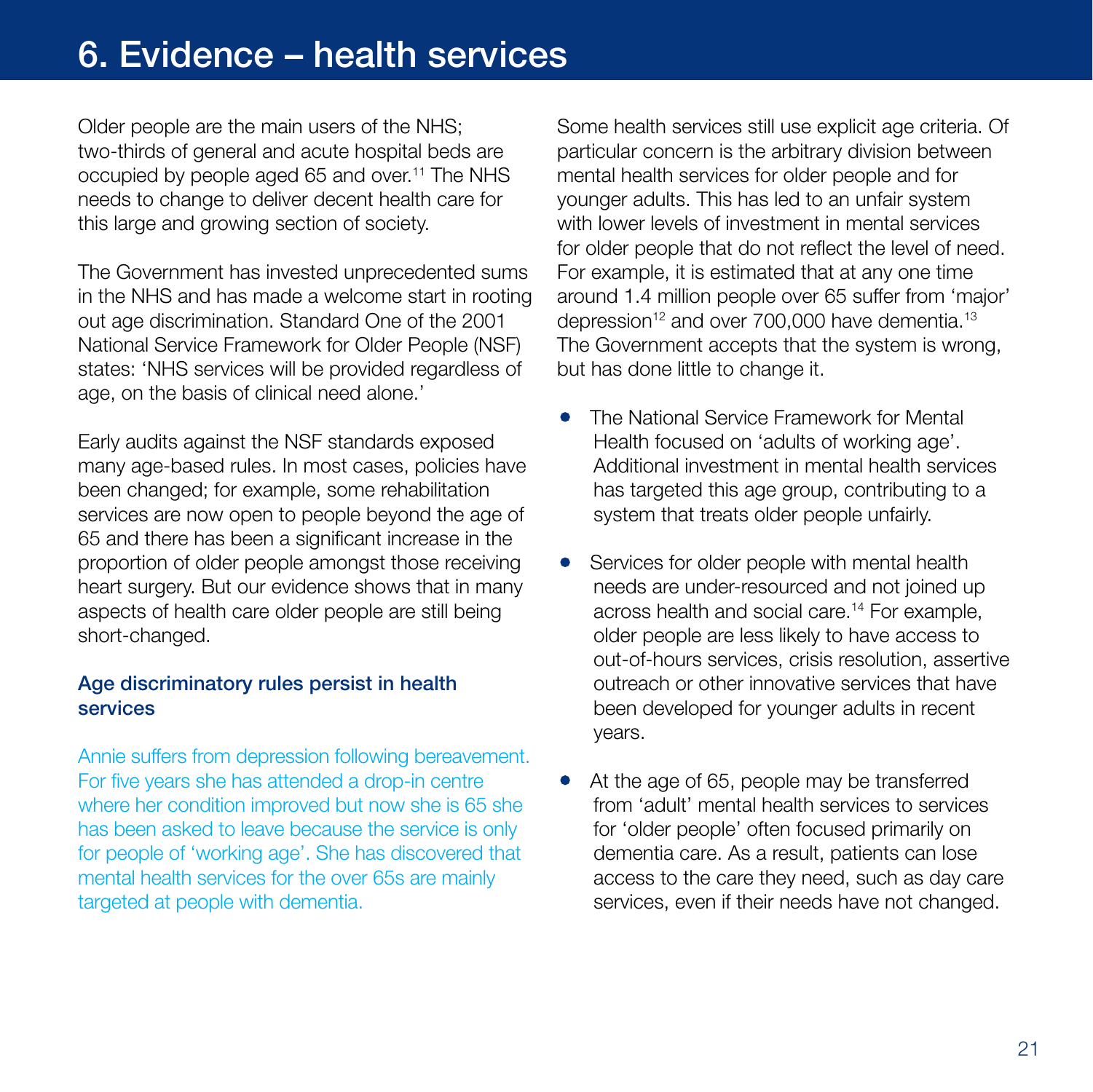In the UK, there is a high suicide rate among people over 75; for men in this age group, the rate is 19 per 100,000 population. However, the National Suicide Prevention Strategy has not focussed on preventing suicide in older people.



# Discrimination affects decisions about treatment

*Whenever a clinical stone is turned over, ageism is revealed.* British Medical Journal editorial, September 2006

Older people still face explicit age discrimination in relation to some medical treatments. Whether driven by NHS policies or ageist attitudes, excluding people from treatment because of their age is rarely acceptable. There is evidence that older people lose out on specialist treatments and preventative care that could improve health and prolong their lives.

- Peer reviewed research evidence suggests that treatment for minor strokes is covertly rationed for people over 8015 and that doctors are less likely to refer angina sufferers to see a specialist or to have tests if they are over 65.16
- The national priorities for health and social care restrict targets for reducing heart disease, strokes and cancer to people under 75.<sup>17</sup> There is evidence of age discrimination in initiating treatment for older people for some of these conditions.
- Invitations to breast cancer screening stop for women over 70, despite the increased risk of cancer with age and the fact that older women are just as likely to attend screenings when invited.
- Older people tend to be excluded from drug trials, even though in many cases they are most likely to be prescribed the drugs, often in combination with other medication if they have more than one condition.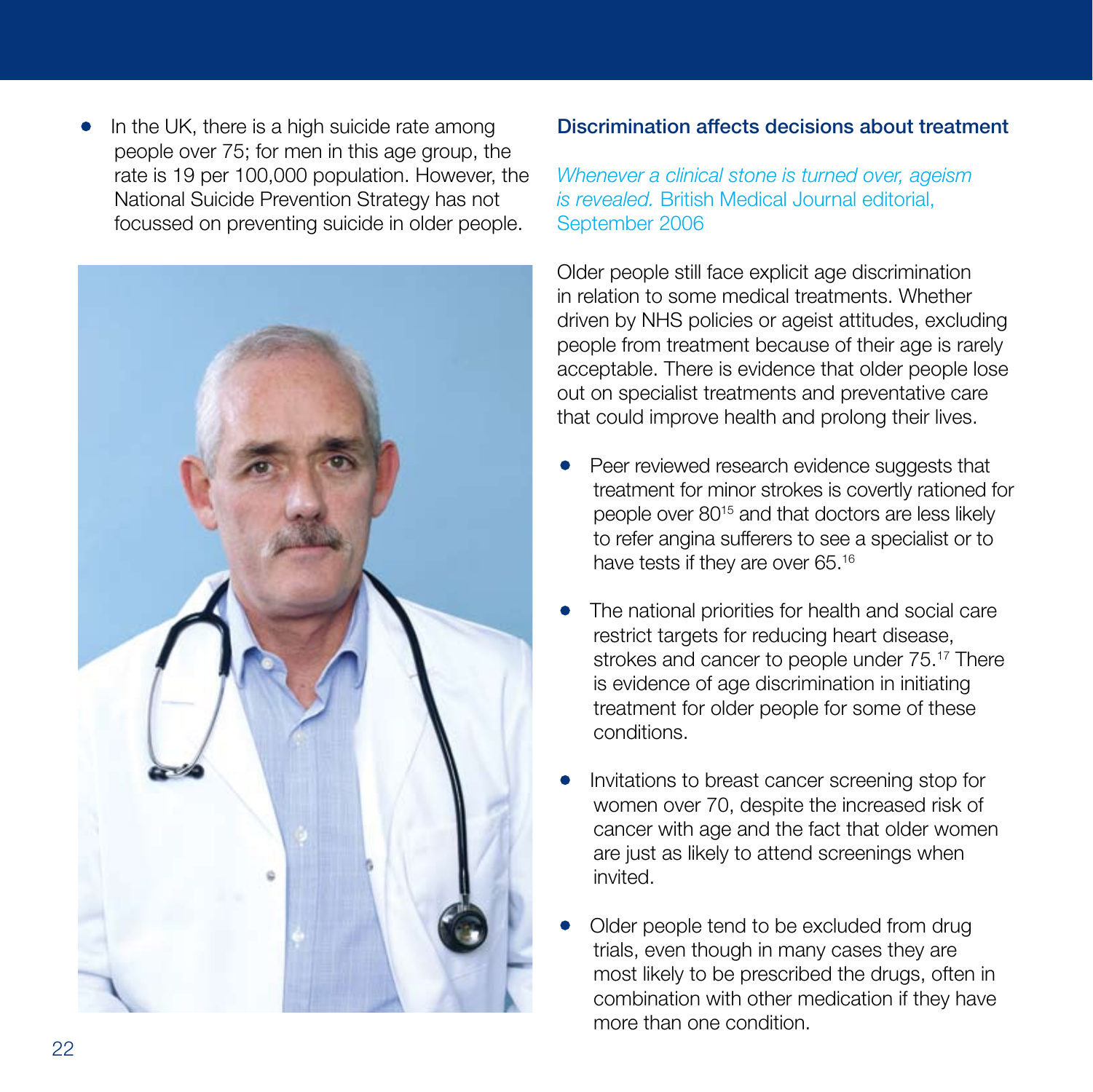#### Ageist attitudes compromise standards of care

A woman reported that her mother, Dorothy, who is 92 and suffers from dementia, was admitted to hospital but not given the help she needed to eat. On many occasions Dorothy's food was left untouched on her bedside table and taken away at the end of mealtimes by the catering staff. Her food also needed to be pureed but often this was not done.

Negative, ageist attitudes still pervade the NHS, leading to lack of respect for the dignity and privacy of older people. The scandal of malnourishment in hospital is a stark example of how ageism can cause older people's needs to be ignored, including needs arising from dementia, other mental health problems, or from complex medical conditions. On the other hand, thoughtless and ageist attitudes can also cause healthcare professionals to patronise and infantilise older people.

- The Department of Health has acknowledged that there are deep-seated negative cultural attitudes towards older people and these are at the root of failure to provide decent services for them  $18$
- Around half of older people in general hospital also have mental health needs<sup>19</sup> but nurses consistently report that their training has not equipped them to recognise or respond to these needs.
- Six out of 10 older people are at risk of becoming malnourished, or of their situation getting worse, while they are in hospital. Helping older people to eat is often not considered a priority for busy ward staff.<sup>20</sup> Patients with dementia are often at particular risk.
- Older people in hospitals often experience lack of respect for their dignity and privacy; for example, being cared for in mixed sex wards and being denied the right to use the toilet in private.
- Independent inspectors agree that there is insufficient training to counter ageist attitudes in health care. 'There was little evidence of staff [in acute wards] receiving training to help them challenge ageist attitudes.'14 Only half of A & E departments provide specialist training for medical staff on older people's health needs.21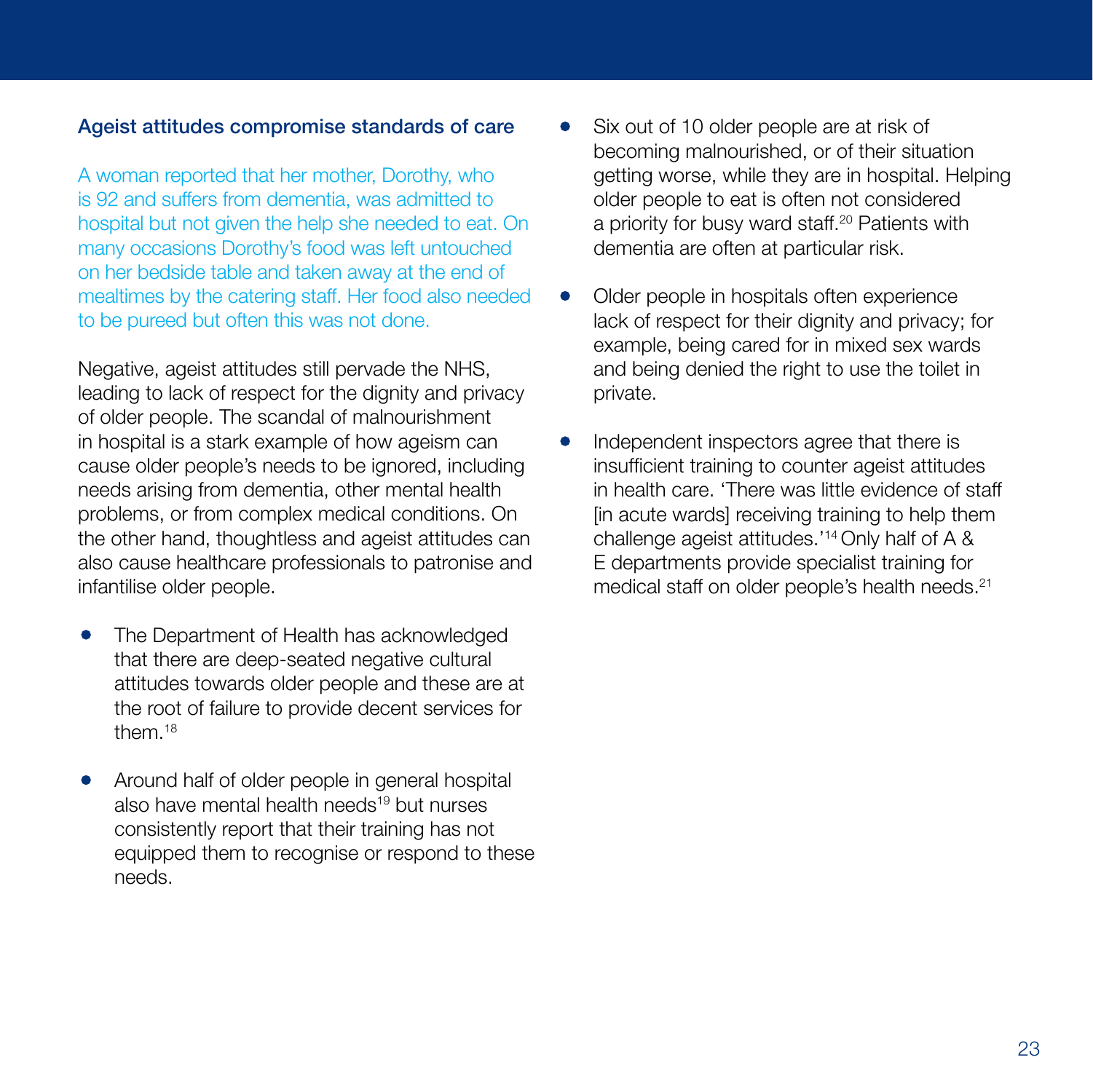# Age inequality is designed into the healthcare system

*Our existing services were not designed with older people's needs in mind.* Professor Ian Philp, NHS National Director for Older People, 2007<sup>22</sup>

Age equality is not just about eliminating discrimination; it means delivering equitable outcomes for people with different needs at different stages in life. For some older people, long waiting times for services can undermine independence. Others have to put up with disabling conditions linked to ageing. Without effective rehabilitation services, older people have less chance of returning to their own homes after a stay in hospital, even though this is usually both a cheaper option in the longer term, and what people want.

- The penalties for 'delayed discharges', together with the shortage of rehabilitation services, mean that older people are often put under pressure to move from a hospital bed directly into permanent residential care before they have had the opportunity to recover.
- The National Institute for Health and Clinical Excellence has decided to limit the prescription of Alzheimer's drugs to people in the 'moderate' stage of the disease, even though these drugs often work in the early stage. The great majority of people with Alzheimer's disease are older people.
- According to 2004 figures from the National Audit Office, older people make up the majority of the 23 per cent of patients needing admission to hospital who spend more than four hours in Accident & Emergency.
- Community services designed to keep older people independent are often sacrificed for more glamorous hospital services. In many parts of the country, eligibility criteria for chiropody services have been tightened to restrict the number of people who qualify for NHS treatment. The restrictions fall heavily on people over 65, who account for over half of all new chiropody cases.
- Waiting times for some services heavily used by older people, such as chiropody, hearing aids and wheelchairs, are very long. Waiting lists are not kept centrally or made the subject of government improvement targets. As a result, these services are not getting the investment they need.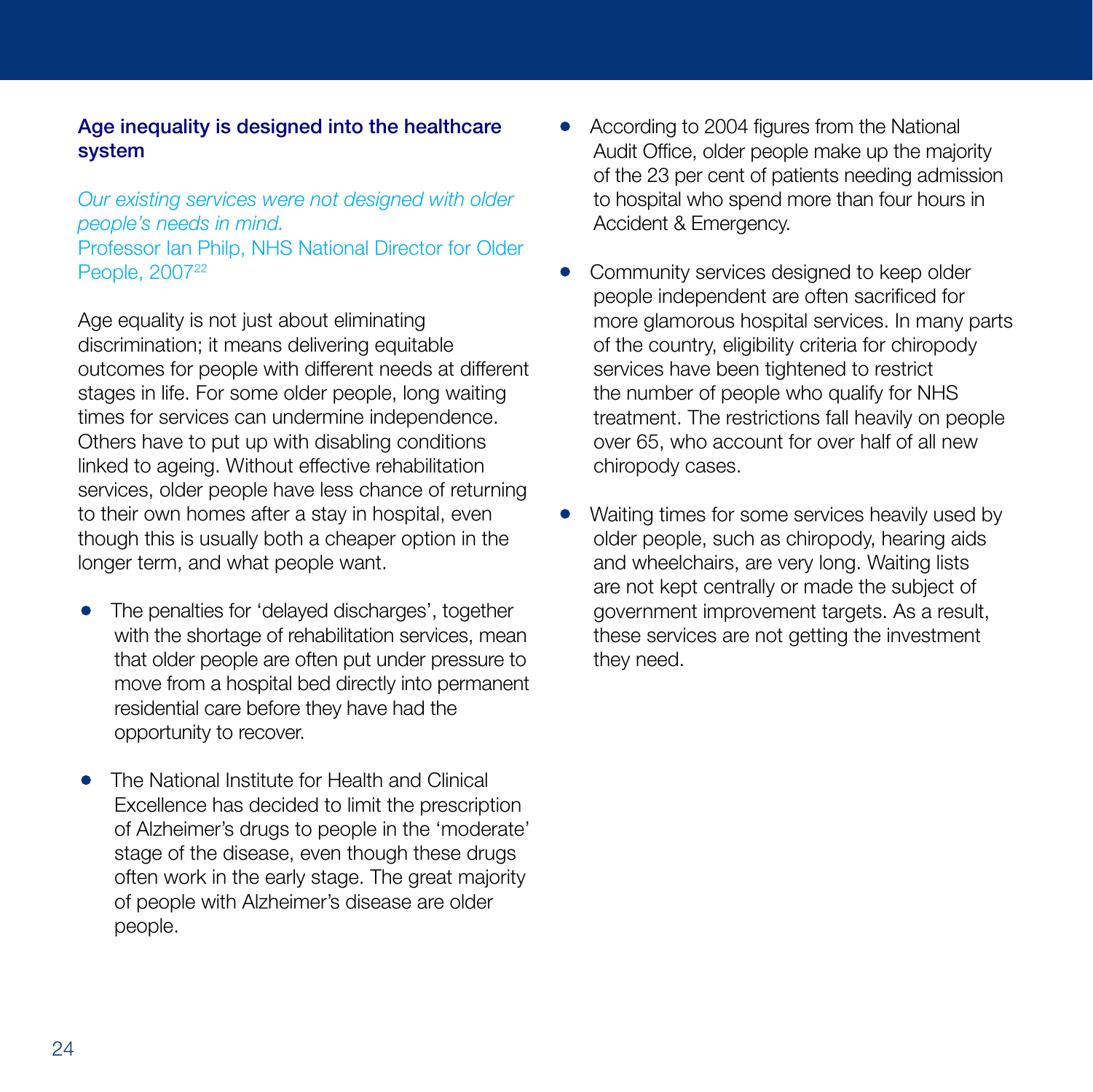## *A fairer approach*

There should be equitable access to health services based on clinical need alone. Services should be designed to meet the needs of older people and age equality should be taken into account when funding decisions are made. Age-based differences should only be permitted where they can be justified.

Ageist attitudes must be rooted out of health services, ensuring that older people receive appropriate care and their dignity and privacy is protected. Health professionals should be trained to recognise and challenge age discrimination in themselves and others.

The NHS must actively support older people in making their views heard, through inclusive public engagement in service planning and by seeking the opinions of older people as a key group of service users.



### *How can this be achieved?*

- By introducing a public sector duty to promote age equality, the Government could start to root out systematic age inequality in health services. Rather than focusing on defensive compliance with the law, the Department of Health and the NHS would have to transform the planning and delivery of services, with the aim of achieving equitable access to healthcare for users of all ages. Older people would be consulted about how services could be made more responsive to their needs and the NHS would act on this.
- The Government should introduce light touch age discrimination legislation covering goods, facilities and services, including access to health care. This would give individuals the right to challenge serious cases of age discrimination through the courts.

Under new legislation, age-based differences in health care would be allowed if they can be justified by evidence. For example, it would be justifiable to continue providing free prescriptions and eye tests to older people, who often have higher levels of medical need. Public health programmes could still be targeted on age groups that research shows are most likely to benefit from them, such as vaccinations for pre-school children or 'flu immunisation for older people.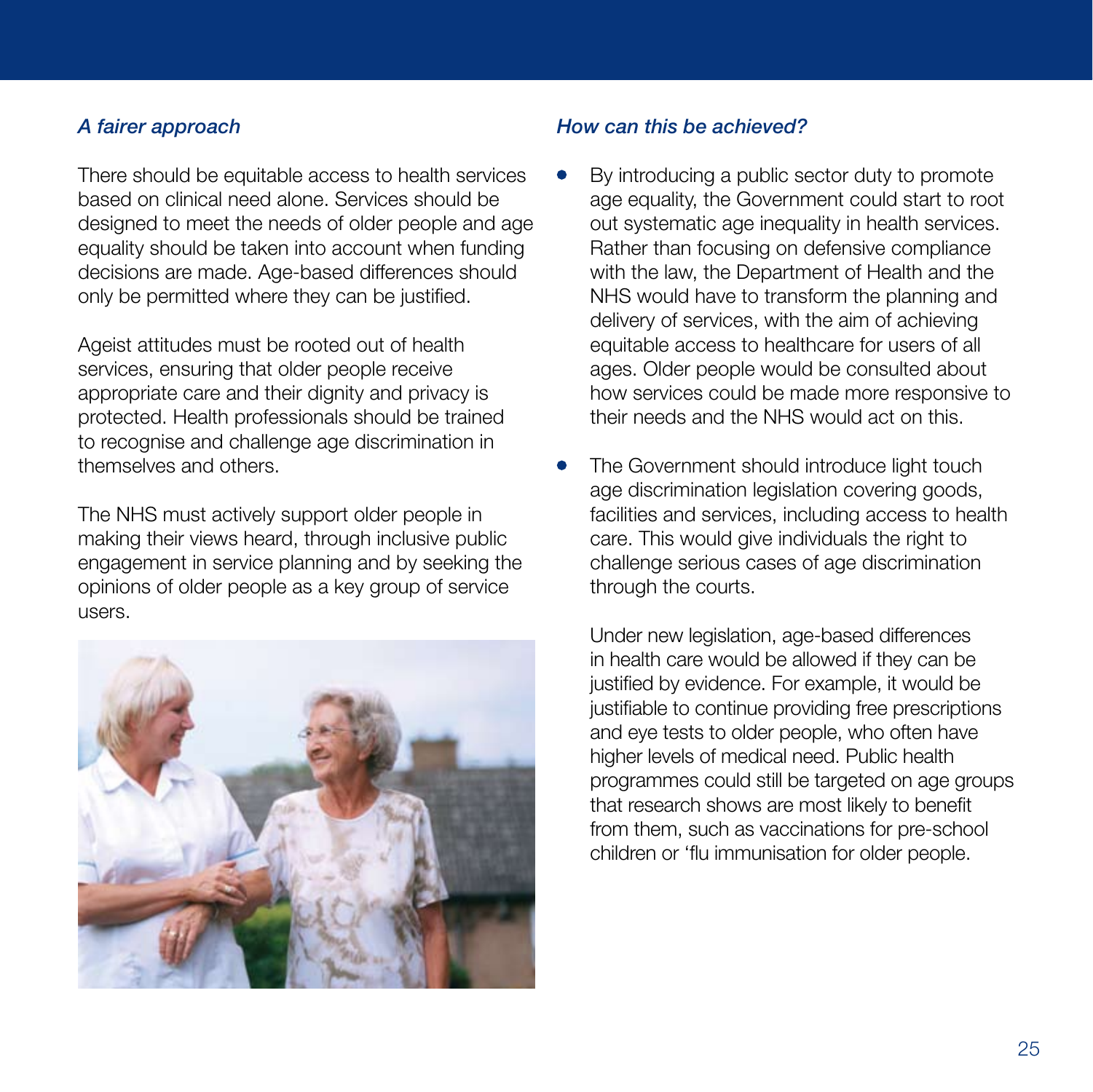## *What would be the costs and benefits?*

Rooting out ageism and age discrimination in health care may involve 'levelling up' some services for older people, including by reassessing resources allocated to conditions associated with ageing. The costs are hard to quantify, but in some cases they can be estimated. For example in mental health services, where direct discrimination is institutionalised, Age Concern has developed the following estimates:

- The Government is currently piloting talking therapies but is restricting them to people of 'working age', despite older people's ability to benefit from them. Involving older people in the national roll-out of a new service would by 2010/2011 add around £100 million to the projected costs of the project
- For severe and enduring mental illness, if older people's access to services were equalised with that of younger adults, the total cost would be around £800 million. (No data is available on what is spent today.)

These changes would deliver a more appropriate service for older people, one that was responsive to complex and multiple needs. In the long term, there could be savings from preventing or postponing illness and disability. Money would also be saved by maintaining the wellbeing and independence of older people, giving them confidence that the NHS would treat them more fairly.

A more equitable system for mental health services would improve the mental health and wellbeing of vulnerable older people; epidemiological studies show this leads to reduced isolation, better physical health, and better life expectancy.

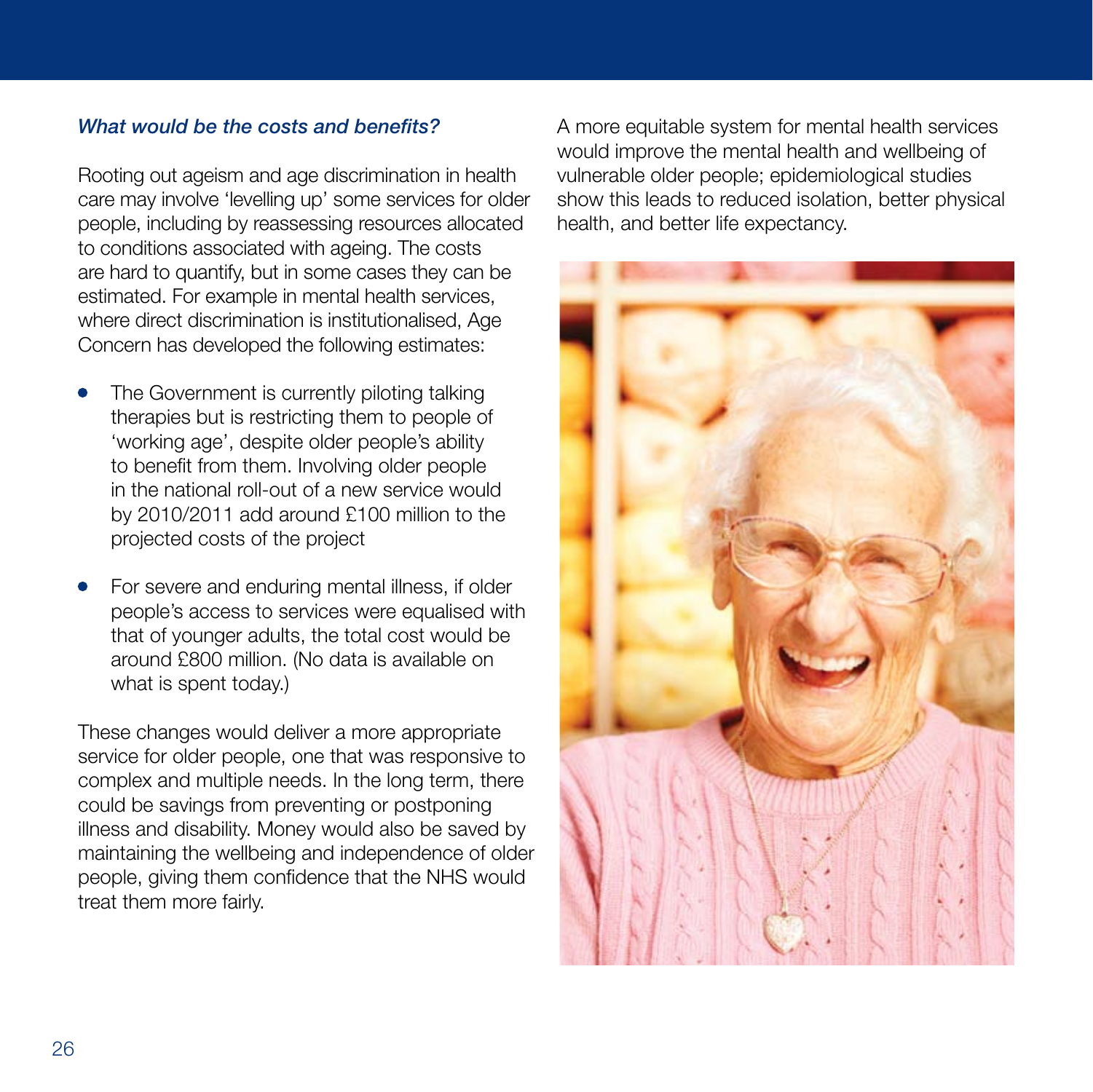# 7. Evidence – social care

Social care suffers from chronic under-investment and older people are losing out unfairly. It has never been more important to address this inequality. Over the next five decades, the number of people aged 85 or over – those most likely to need care – will rise from 1.1 million to around 4.2 million.<sup>23</sup> According to the Wanless Review of Social Care, over the next two decades the number of people over 65 with a disability is set to increase by 67 per cent – from 870,000 to 1,450,000. Social care currently needs an additional £2.5 billion to reach an acceptable level of provision.24 Age discrimination within the system is one way that costs pressures are contained.

In 2001, the National Service Framework for Older People promised: 'Social care services will not use age in their eligibility criteria or policies to restrict access to available services.' On paper, this was a step forward but in practice age discrimination remains part of the fabric of a social care system in which services for older people and younger adults have been managed separately, with very different standards and expectations.

Older people have to make do with poorer services and a system that neglects their social needs and wellbeing. Community services such as shopping, cleaning and social activities may be all that is needed, but funding for this support has been systematically eroded. Intensive services only seek to keep older people alive and safe, in contrast to the offer of 'independent living' for younger clients. Often this results in home visits of only fifteen minutes or older people being institutionalised on grounds of cost not need.

On reaching 65, people with long-term disabilities or mental health problems are often made to leave specialist services and offered support designed for frail people in their 80s and 90s, as if older people were a single homogenous group.

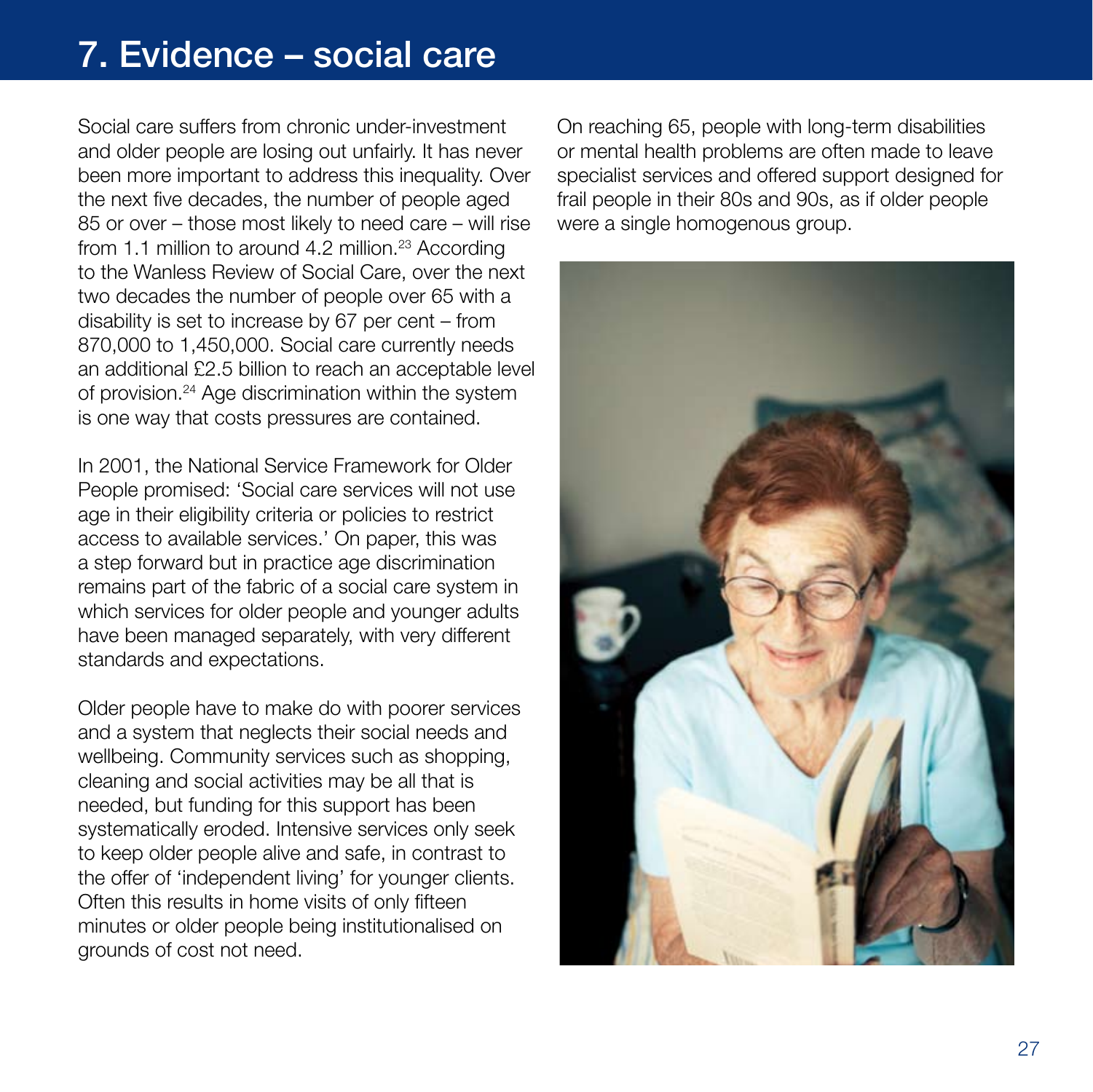# Lower standards and 'one size fits all' care apply to older people

Pete has a learning disability and regularly attended a local authority-funded training centre – his only opportunity to socialise with anyone apart from his mother. When he reached 65, he was told he had to leave. An alternative day centre for older people could not accommodate Pete because of his learning disability. Pete was told that, because he was no longer of 'working age', it wasn't essential for him to attend day care at all.

Jennifer, who has learning disabilities, had been living in a care home catering specifically for her needs until the age of 65. At this point she was made to leave the home, because it is only registered for the 18 to 65 age group, and had to move into another home designed for people with dementia.

Current service standards do not properly support older people's self-fulfilment or participation in the community. Social contact should not be treated as a luxury but as an essential element of wellbeing. A telling sign of ageism is where services assume that all older people are the same. In social care, older people with particular needs can lose access to specialist services such as day centres because of arbitrary age cut-offs. This is often a devastating blow to their independence.

• The National Minimum Standards for older people's care homes are lower than for younger adults in that they do not require the home to support residents' social life or contact with the community. This has the effect of reinforcing

social exclusion for many older people. In contrast, homes for younger adults are expected to support independence and community involvement.

- Homes for younger adults are expected to offer service users the opportunity to 'contribute to the development and review of policies, procedures and services'. By contrast, older people's homes are only expected to 'obtain the views of residents'.
- There are few specialist care services designed for older people with long term needs such as learning disability or mental health problems. On reaching 65, they are usually expected to make do with 'one-size-fits-all' services for older people.

#### Social care for older people gets less money

*We are convinced that ageist attitudes underlie the under-resourcing of older people's care. It is time we all examined what real value we place on older people's care.25*

An unequal funding regime for younger and older adults places a lower value on social care for older people. As a result, some are forced into residential care when they would prefer to live independently.

• Local authorities pay less per head for services for older people than for younger adults. For example, in 2006, the most that councils in the Home Counties were normally recorded as paying for residential care for older people was £481, while for other adults it was between £1,800 and £4,338 depending on their needs.<sup>26</sup>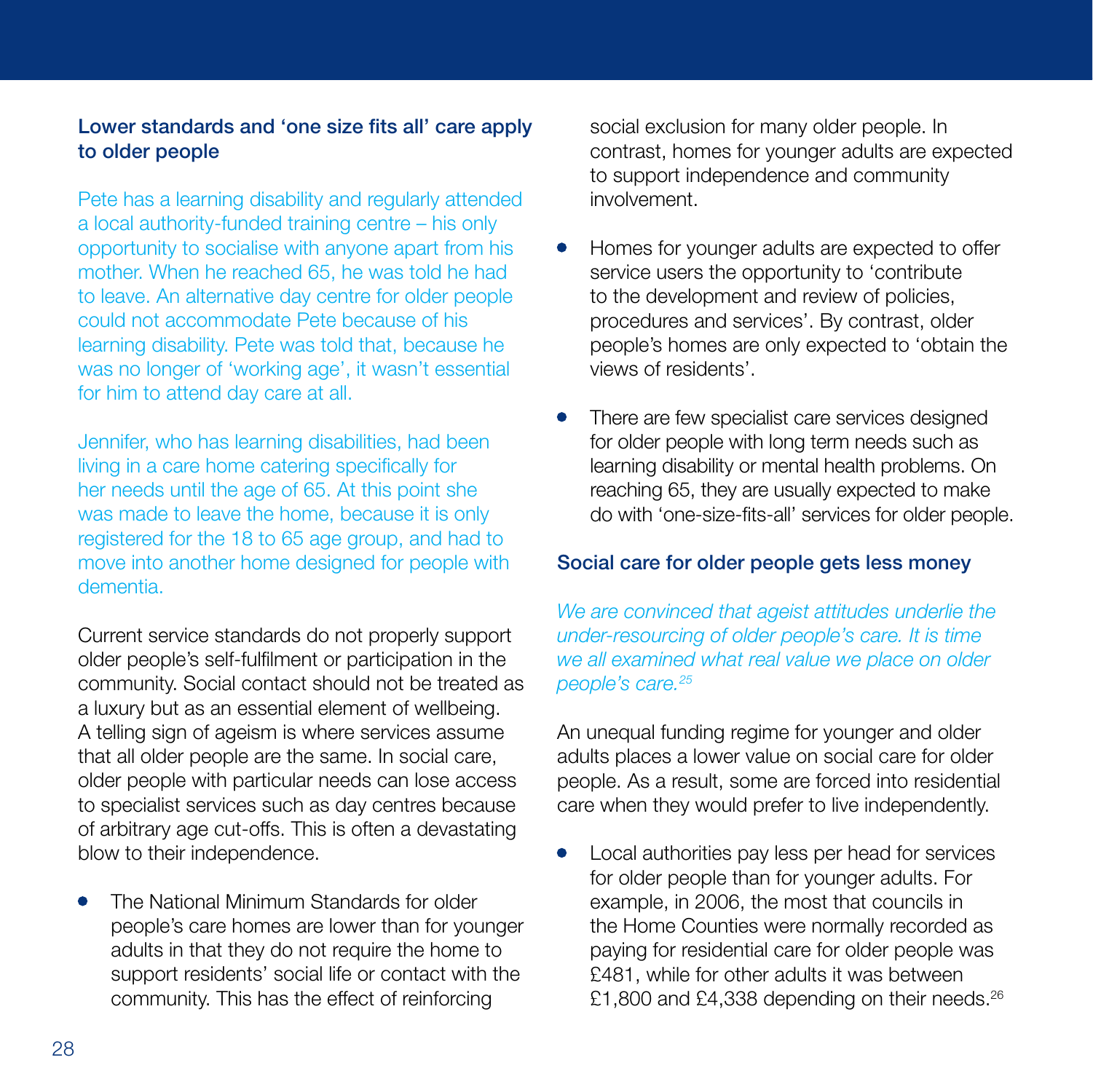- The maximum value of a home care package that local authorities will support is generally pegged to the value of a residential care place. So, because local authority ceilings for residential care tend to be lower for older people, the maximum package of home care also tends to be less. Clients who need more support are usually required to move into residential care.
- To make matters worse, people over 65 cannot begin a claim from the Independent Living Fund; this is a payment designed for people with high needs to supplement the support their local authority is prepared to provide. Younger disabled people receiving local authority care at the qualifying threshold of £200 in value can receive extra money from the Independent Living Fund to bring the amount up to £785 per week. In the same circumstances, older people have to choose between inadequate services or institutionalisation.

#### Older people's independence and wellbeing are ignored

James was worried about a care home's treatment of his mother who was bed-bound unless she had help getting up. His concerns included the fact that staff provided food in her room rather than take her into the dining room to join in meals with other residents. They also intimidated her by 'telling her off' if she failed to finish her food, and often failed to respond when she rang the bell for help.<sup>27</sup>

The result of the funding pressures for older people's care is that many services focus simply on health and safety, rather than promoting older people's

independence and wellbeing. People with intensive needs receive inadequate support, while people who need a little help to sustain quality of life increasingly receive nothing.

- For older people, care services are often commissioned in short blocks of time – even as little as 15 minutes – to cover basic needs such as getting up, getting dressed and preparing food. For a younger person, blocks of time are often longer to allow them to participate in social activities and take part in community life. This is explicit age discrimination.
- Local authorities invest significant resources in helping severely disabled younger adults to be independent and play an active part in society. But these days older people with moderate disabilities are rarely offered low intensity services, even though these would pursue the same aim of helping them remain independent in the home and active in the community. This indirect discrimination is short-sighted: withdrawing low-level services only stores up problems for the future.
- Age discrimination runs like a thread through the Government's thinking on disability. The inquiry by the Prime Minister's Strategy Unit into disabled people's life chances did not even include older people in its scope – even though most disability occurs in later life.28 Only after lobbying by Age Concern did the Government include older people in its work on independent living for disabled people, but there is no-one over 60 on the advisory group set up to support this work.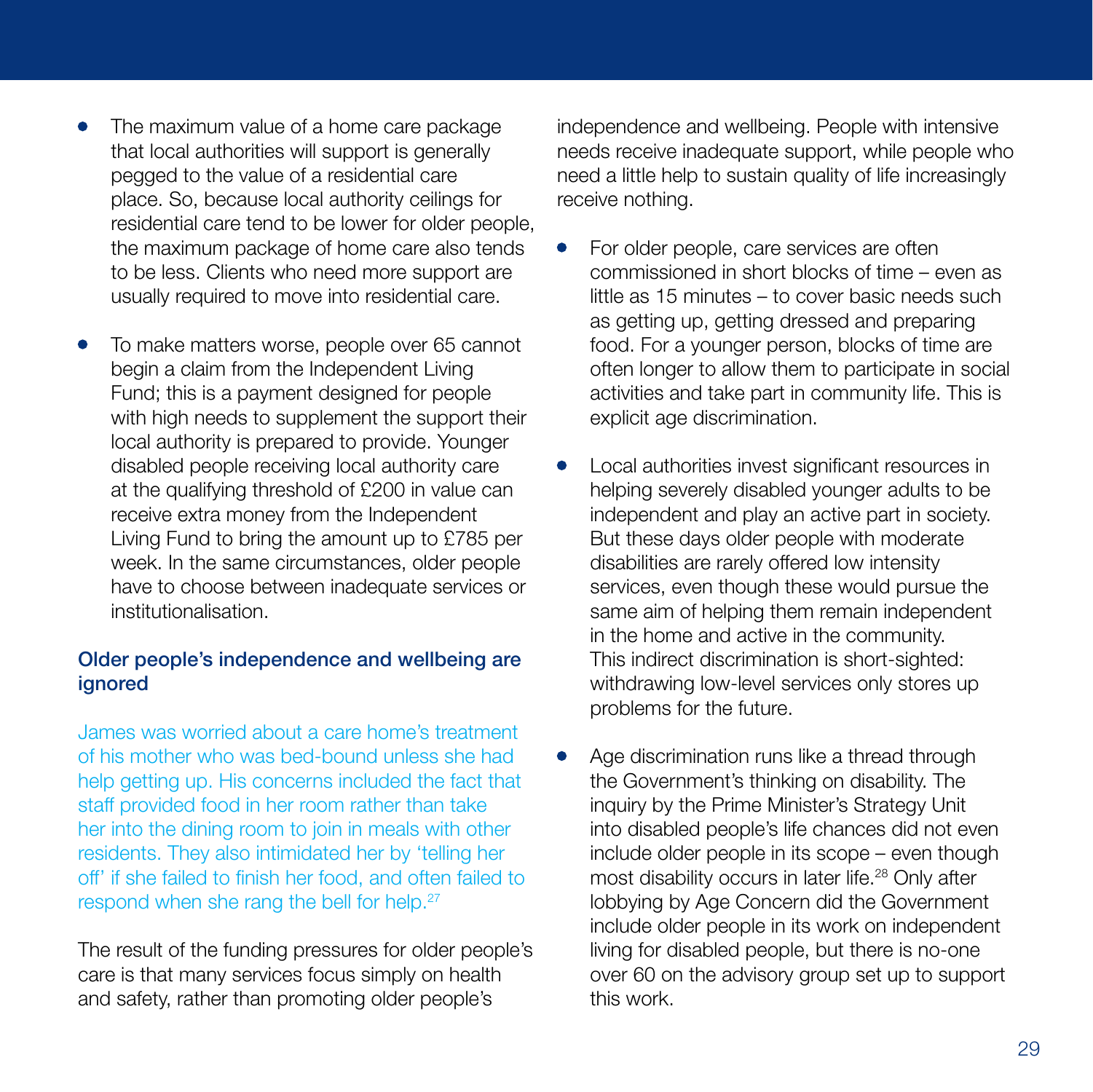### *A fairer approach*

The chronic under funding of social care services for older people reflects ageist assumptions about the quality of life that older people should enjoy. This discrimination must be addressed. Social care assessments and levels of care provided in the home and in residential settings must be designed to support dignity, independence, self-fulfilment and social and community participation, all of which are enshrined as human rights in the UN Guiding Principles for Older Persons.

Allocating services to only the most disabled is incompatible with promoting independence and wellbeing, a goal that means allowing more than fifteen minute visits that simply keep someone alive. Resources should not determine a decision about whether an older person can remain living in their own home, as can happen at present. Older people should not be robbed of their independence just because residential care can be provided more cheaply.

The age discrimination underpinning social care must be eradicated. It may sometimes be possible to justify age-based differences but each case must be objectively assessed. Older people should be consulted when services are planned, and where necessary should be given support to make sure that their views are heard.

#### *How can this be achieved?*

- A public sector duty to promote age equality would transform social care services for older people. Public sector bodies involved in the planning, delivery and inspection of social care, from the Department of Health downwards, would have to assess the impact on different age groups of all significant decisions, with the aim of eliminating discrimination and promoting equality of opportunity. Consulting older people about their views would happen routinely. The Department for Work and Pensions would need to reconsider age criteria for payments such as the Independent Living Fund.
- The Government should introduce light touch legislation to outlaw age discrimination in goods, facilities and services, including in social care. This would give the right of redress to individuals who experience clear cases of age discrimination.

Under new legislation, some age-related differences in social care and in the benefits system might be acceptable if they could be justified by evidence. For example, in many cases it would be justifiable to design day centres and care homes for different age groups, provided services were run to equivalent standards and resources were distributed equitably.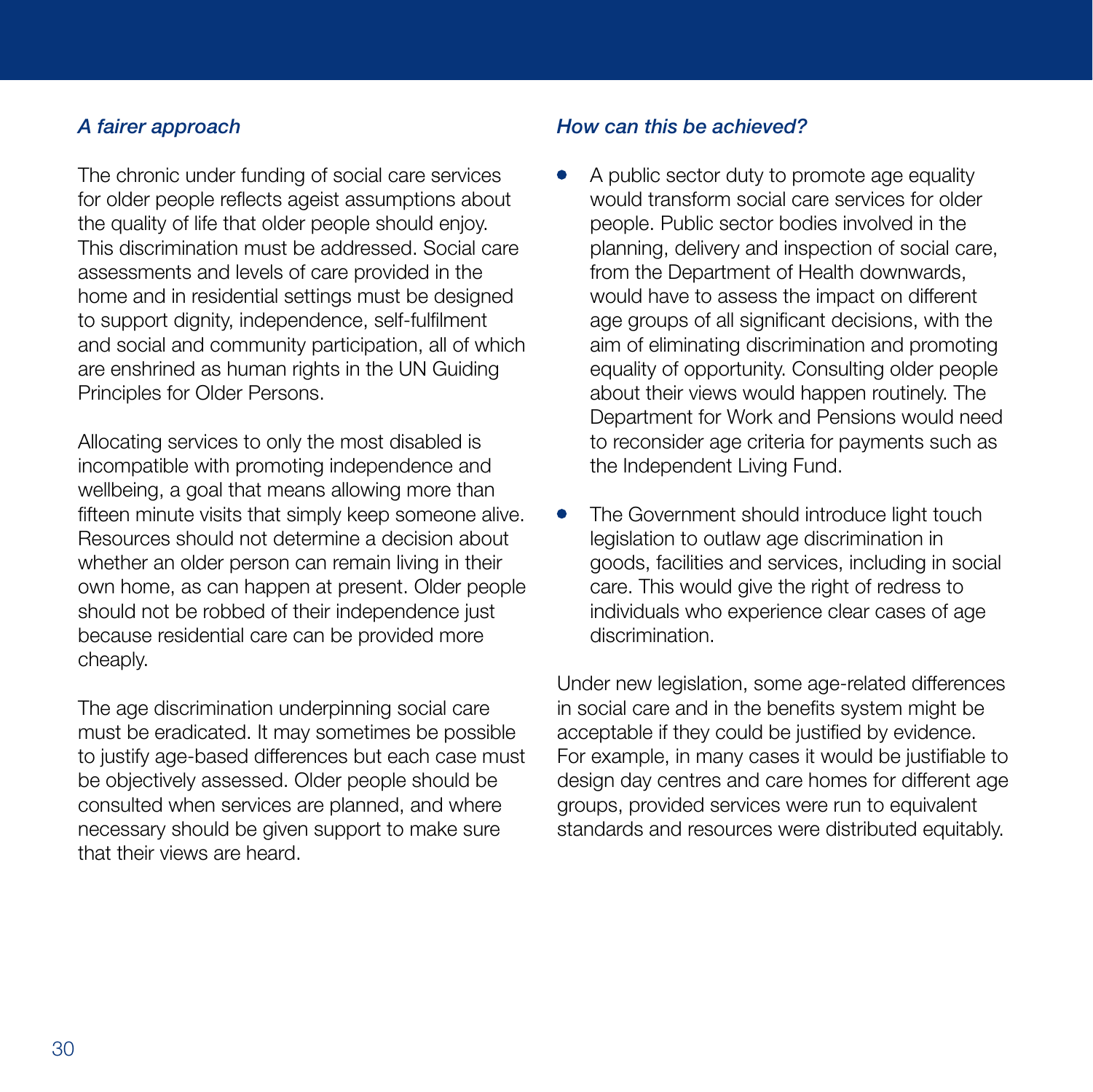### *What would be the costs and benefits?*

In practice, the low starting point in the provision of social care for older people means that equality would have to be achieved by levelling services up, not levelling them down. The Wanless Review of Social Care has estimated the shortfall in spending on social care for older people:

- £2.5 billion extra needs to be spent on care to close the gap between today's spending and the amount older people need. However, some of this spending would come from individuals rather than the public purse.
- At least another £800 million is needed to improve services for people with moderate health problems to help them maintain social contact and independence in the community.
- To adequately meet projected needs, total spending from public and private sources will need to reach 2 per cent of GDP by 2026. If the current system continues, spending will only reach 1.5 per cent.

Age discrimination is one aspect of a grossly underfunded care system that is facing meltdown; it is a result of the under-investment, as much as it is a cause. The only solution is wholesale reform and a new settlement, with significant increases in public and private contributions. Building age equality into care should be just part of this process, leading to important outcomes such as greater independence, participation and dignity for older people.

The costs for society may be large, but the benefits could be on a similar scale; for example, through reduced ill-health and longer life expectancy, and savings for acute services down the line. Research suggests that mental wellbeing and a positive attitude towards ageing add on average 7.5 years to someone's life.<sup>29</sup> The Social Exclusion Unit has also shown how long term savings can be achieved by greater investment in early preventative work; for example, a reduction in the rate of institutionalisation by one per cent per year would save the economy  $£3.8$  billion. $30$ 

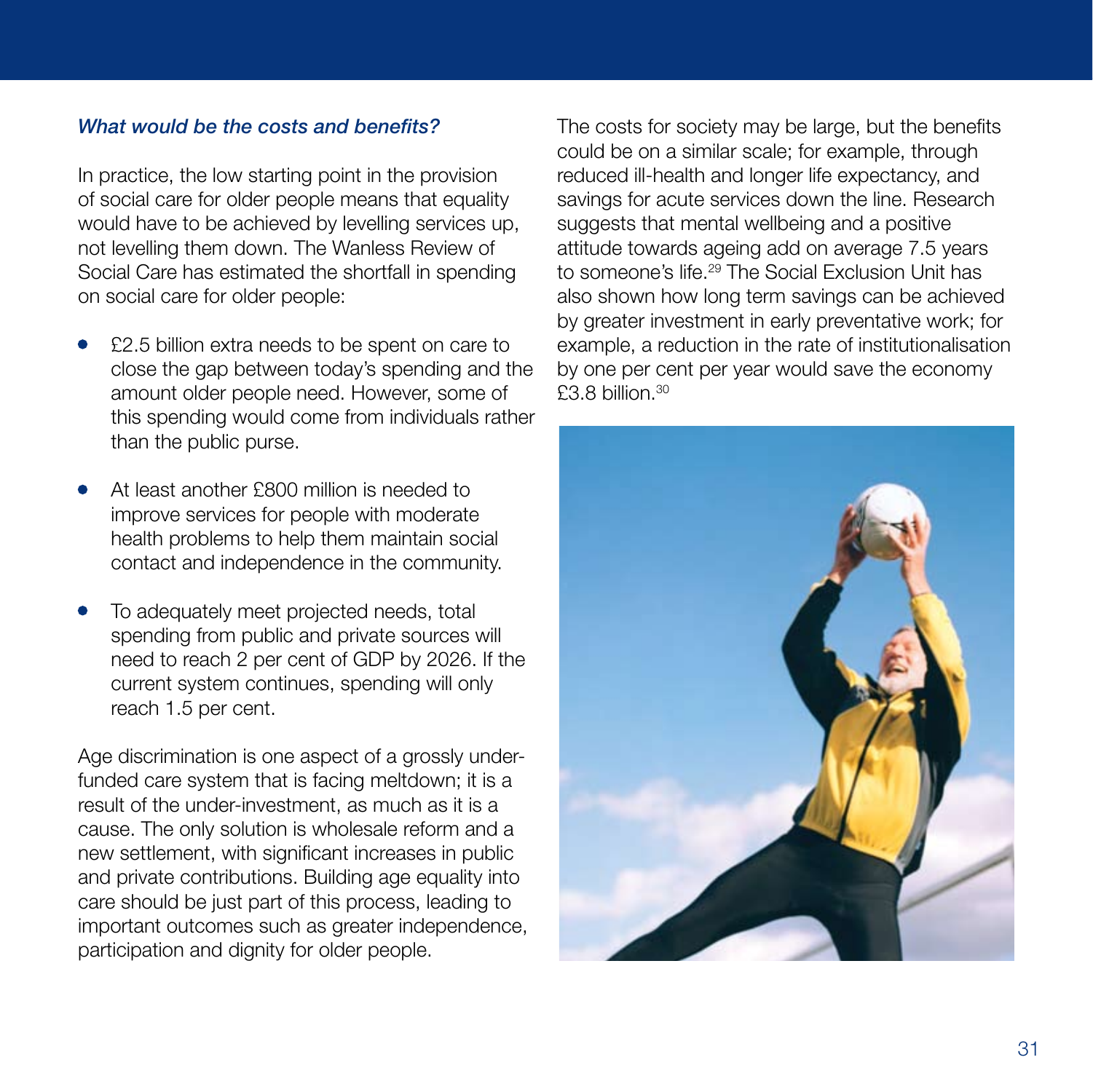# 8. Evidence – volunteering and public life



Around four and a half million people over the age of 50 are engaged in formal volunteering through groups, clubs and associations. Well over five million over 50s work informally as volunteers, giving unpaid help to people who are not members of their own family.31 Many older people also take up positions of responsibility in public life. Age Concern estimated that the value of the unpaid work contributed to the economy by older volunteers in 2001 was approximately £5 billion per year.32

Older retired people have been described as the glue that binds communities together. Their skills and loyalty are often valued and respected. But those who contribute their time to the community still come up against arbitrary age barriers. Where age limits apply to a public office, such as magistrates, the Government makes little attempt to justify them. Likewise, it has offered no proper explanation for the exclusion of people over 70 from jury service.

Voluntary organisations have been known to try to justify age cut-offs for volunteers by citing the expense of insurance premiums or age limits imposed by insurers, although this is almost always down to misunderstanding. Sometimes restrictions are imposed by professional or regulatory bodies. Frequently, volunteers show as much commitment as long-term employees. But many have been surprised to discover that the new regulations outlawing age discrimination in employment and vocational training do not cover unpaid work. Volunteers remain without protection against ageist assumptions about their ability to fulfil an existing role or take up a new one.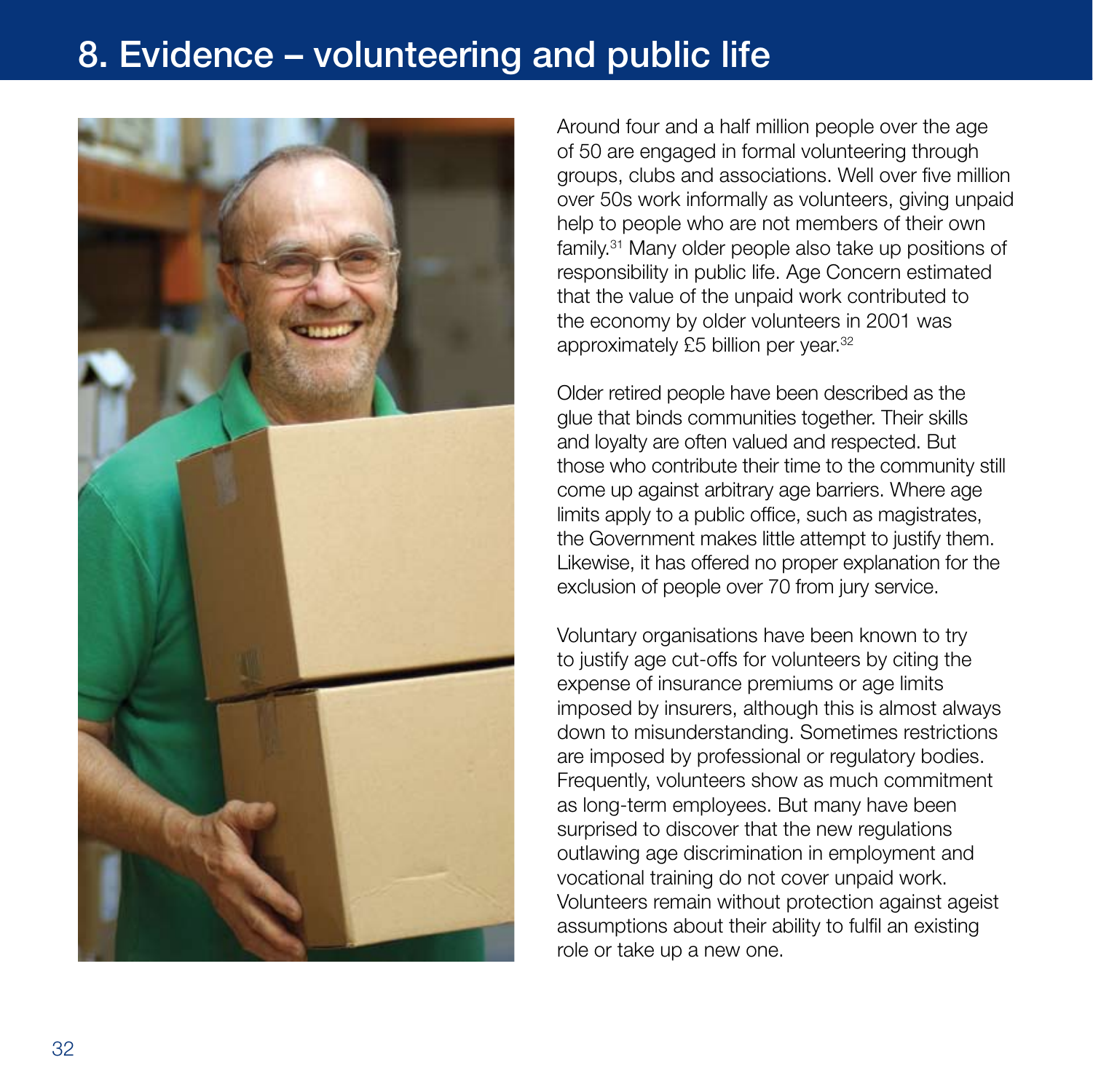#### Older volunteers encounter upper age limits

A research report on older volunteers quoted one women who had been 'retired' from voluntary work following the arrival of a new manager who claimed that there was a legal cut-off point at 70. She said: *You finish at Christmas…they didn't tell you why…. when you got to 70 there was a law that came out that you'd all got to retire.33*

Tony had been a volunteer flying instructor with his local gliding club for over 30 years. On reaching 70, he could only continue giving full flying instruction by taking an expensive medical examination, based on rules which he believes are outdated as they fail to reflect current risk levels of cardio vascular problems. He remarked: *As a very fit 72 year-old who does well over ten times the average amount of flying in a year, I am aggrieved that I cannot pass on my skills*.

Older volunteers can contribute a great deal of expertise, knowledge and skills as well as showing reliability and commitment. Arbitrary age cutoffs for retirement and recruitment of volunteers are discriminatory and should be replaced by assessments based on performance.

• In a recent survey of 477 organisations in the voluntary and community sector, seven per cent had an upper age limit for their volunteers.<sup>34</sup> Some had limits because of 'insurance issues', while others justified age limits as part of a 'duty of care' owed to service users.

- According to a recent report examining insurance for older volunteers, insurance should never be a reason for imposing compulsory retirement ages. The primary insurance protection for volunteers should be provided by the organisation's liability policies, which have no exclusions on the basis of age.<sup>35</sup>
- Older volunteers have encountered age cutoffs in unlikely places; for example, a dog show judge, a Brownie Guide leader, and a secretary for a local choir. All were forced to leave their positions due to upper age limits.

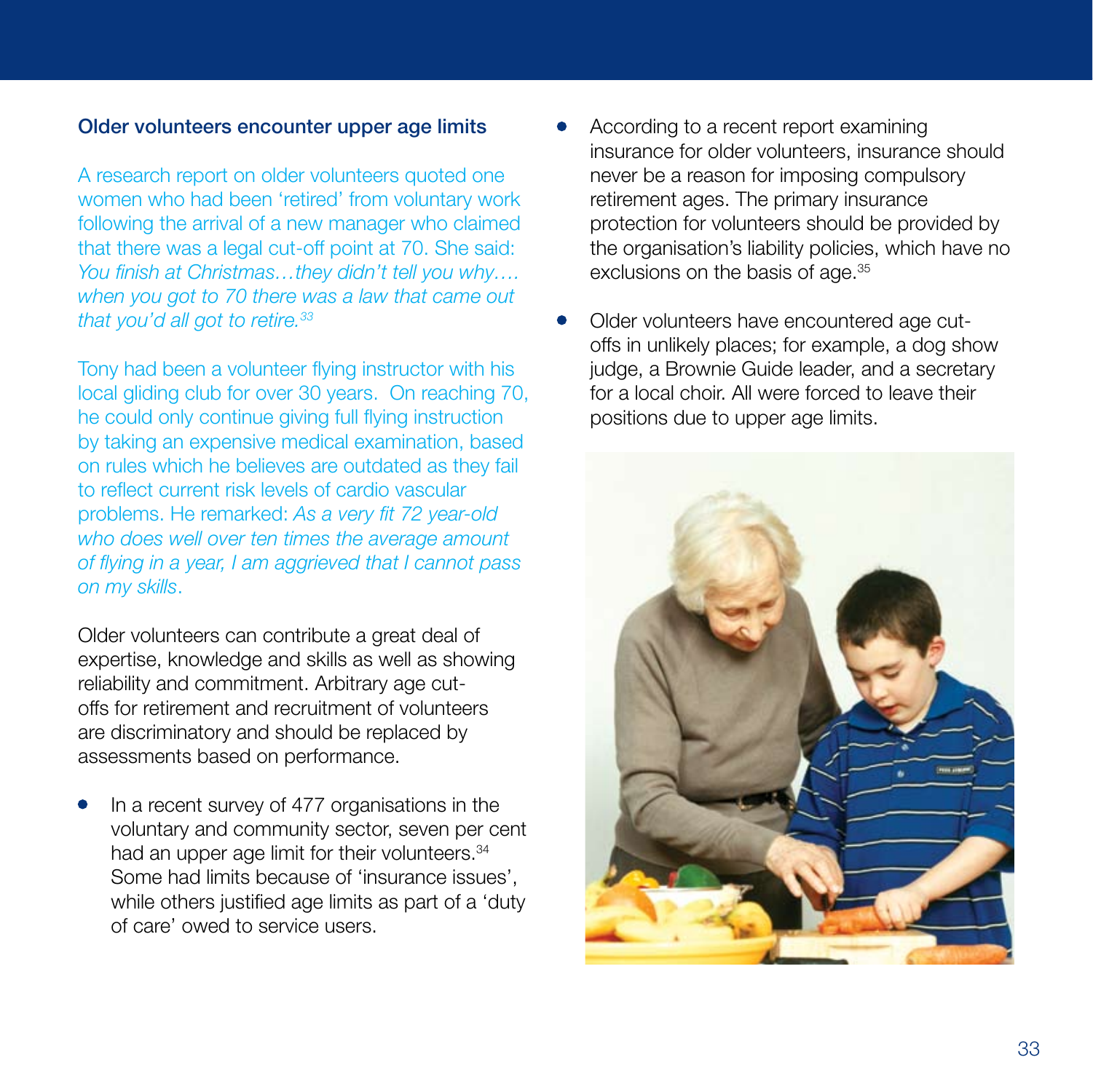#### Magistrates and jurors face age barriers

Usha, from Middlesex, who is over 70, was angry when she found out that she was excluded from jury service. She commented: *We are blocking out a whole section of society whose experience, insight and wisdom can add greatly to the spectrum of jurors. … Why is there no upper age limit on politicians, world leaders and those in powerful positions in other crucial areas?*

The Department for Constitutional Affairs is committed to diversity but does not appear to recognise the need for diversity in relation to age. The age limits for both magistrates and jurors appear both arbitrary and outdated, and serve to exclude a cohort of the population from engaging as stakeholders in the criminal justice system.

- Magistrates have to retire from the bench at the age of 70. As they are usually expected to serve for a minimum of five years, the Lord Chancellor will not normally appoint anyone who is older than 65.
- People over 70 are not allowed to be members of a jury. The Government maintains that it would be unreasonable to force older people to serve as jurors but it does not even have plans to change the current age discriminatory restriction so that older people have a choice whether to serve or not.

## *A fairer approach*

There should be no bar on recruiting volunteers because of their age. Volunteer selection should be based on objective criteria related to ability to carry out tasks. Rather then being forced out by arbitrary age limits, older volunteers should be able to decide whether to carry on or whether to step down from their position. Organisations should retain the right to decide that someone is no longer suitable for a volunteer position, provided this assessment is based on capability and not based on age discrimination.

Upper age limits for magistrates and other public appointments should be approached in a similar way. Where age cut-offs exist, these should be replaced with a flexible approach to appointment or retirement based on the wishes and capability of the individuals concerned. The upper age limit for jury service should be removed.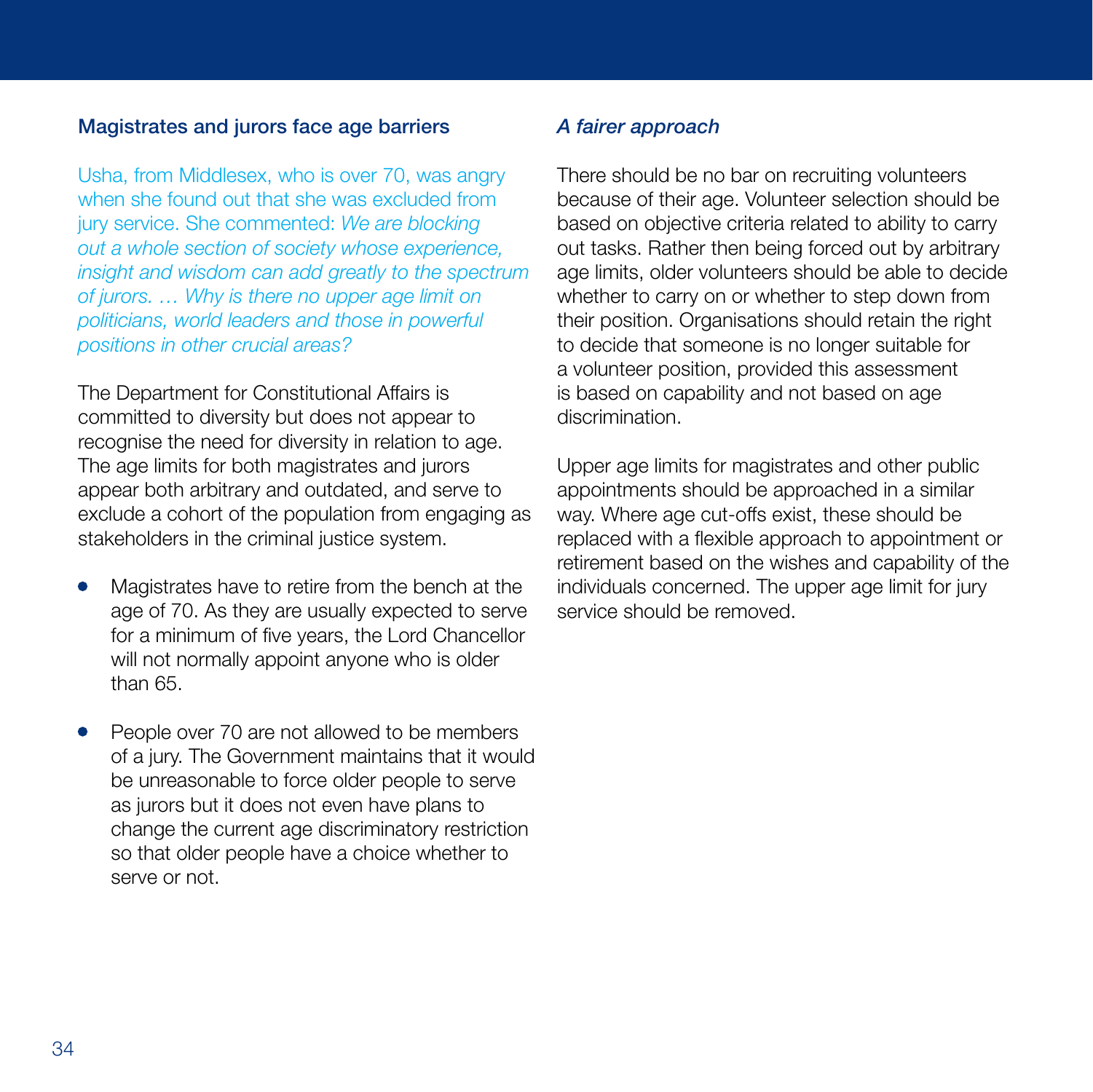### *How can this be achieved?*

Light touch legislation to outlaw age discrimination in goods, facilities and services should be framed so that volunteering opportunities and positions of public office can be treated as a 'facility'. It would then become unlawful to exclude older people from positions on the grounds of age alone.



#### *What would be the costs and benefits?*

Research shows that there are no additional liability insurance costs to organisations in retaining older volunteers. The social benefits are clear: older volunteers maintain an active lifestyle and contribute to society and the economy. In 2003, there were 2.5 million people aged between 50 and 64 engaged in 'formal' volunteering. This dropped to 1.2 million for people aged 65 to 74, and to 0.7 million among the over 75s.<sup>31</sup> By protecting older volunteers against discrimination, the fall-off with age could be reduced.

Permitting individuals over 70 to carry out jury service would allow older people to engage as active stakeholders in the criminal justice system. It would also ensure that juries were representative of the whole community, in keeping with the diversity policy of the Department for Constitutional Affairs. There would be similar benefits in raising the age limits that apply to magistrates.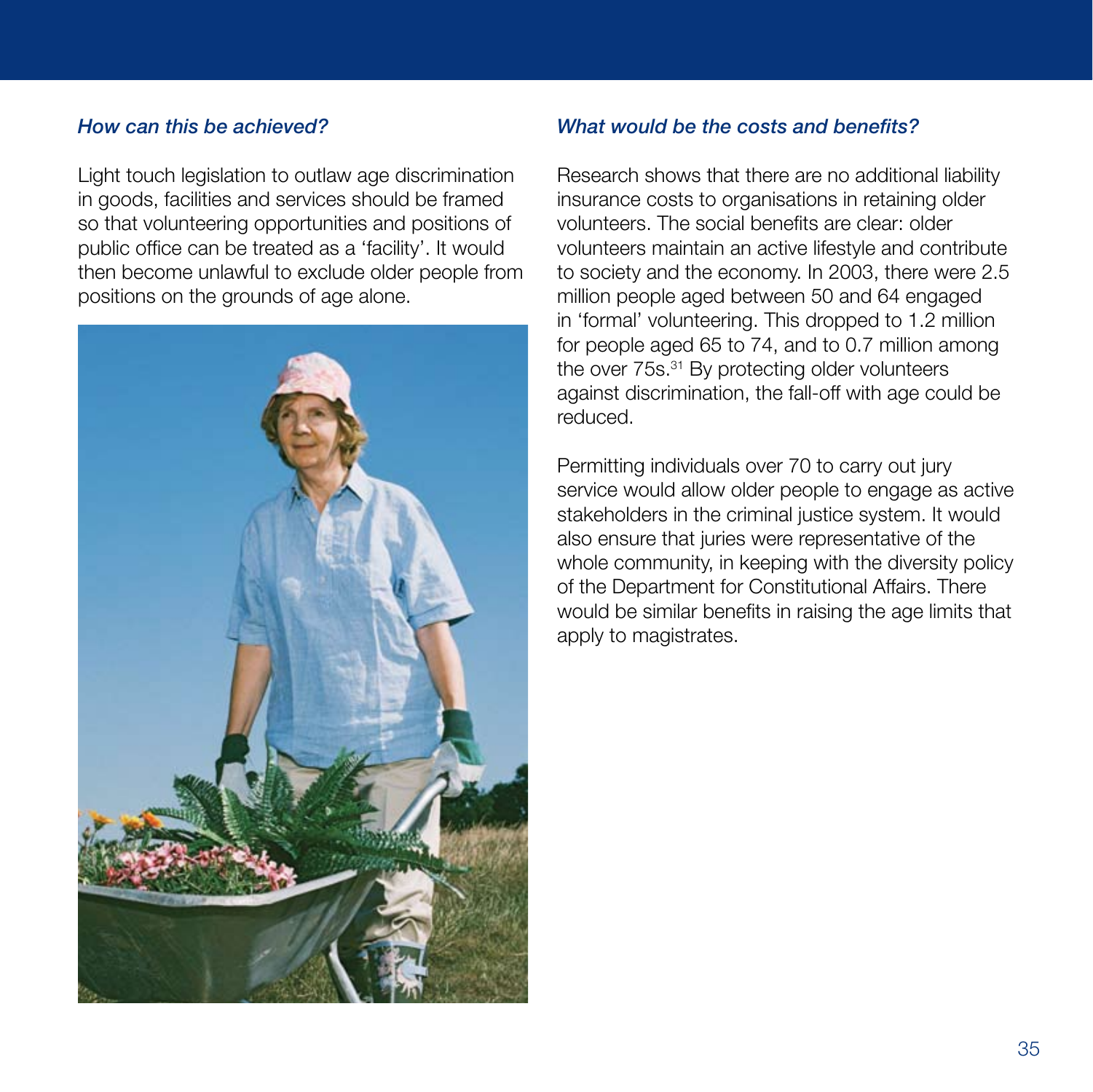# 9. Evidence – insurance and other financial services

Older people place a high value on travel. Those aged 65 to 74 take at least as many holidays as people aged between 30 and 49, and more than a quarter of over 75s go on holiday around three times a year.36 Driving a car is also very important to them; for example, 46 per cent of 70 to 74 year-olds have motor insurance and the number of drivers aged 70 and over is set to increase from 4 million to 10 million by 2050. Older people also have money to spend – the 'grey pound' accounts for £245 billion of the UK's annual spend.<sup>37</sup>

All this suggests that older people should be viewed as a key market by the financial services sector. But many older people think that advertising and marketing generally ignores their spending power.<sup>38</sup> According to new research carried out by Age Concern and Help the Aged.<sup>36</sup> the motor and travel insurance industry disadvantages older people in both access to and cost of products. This also spills over into problems with car hire, credit cards and premium bank accounts. There is also evidence of older people being refused credit simply because of their age. Discriminatory practices such as these make poor business sense, as well as restricting the choices and aspirations of a growing market.

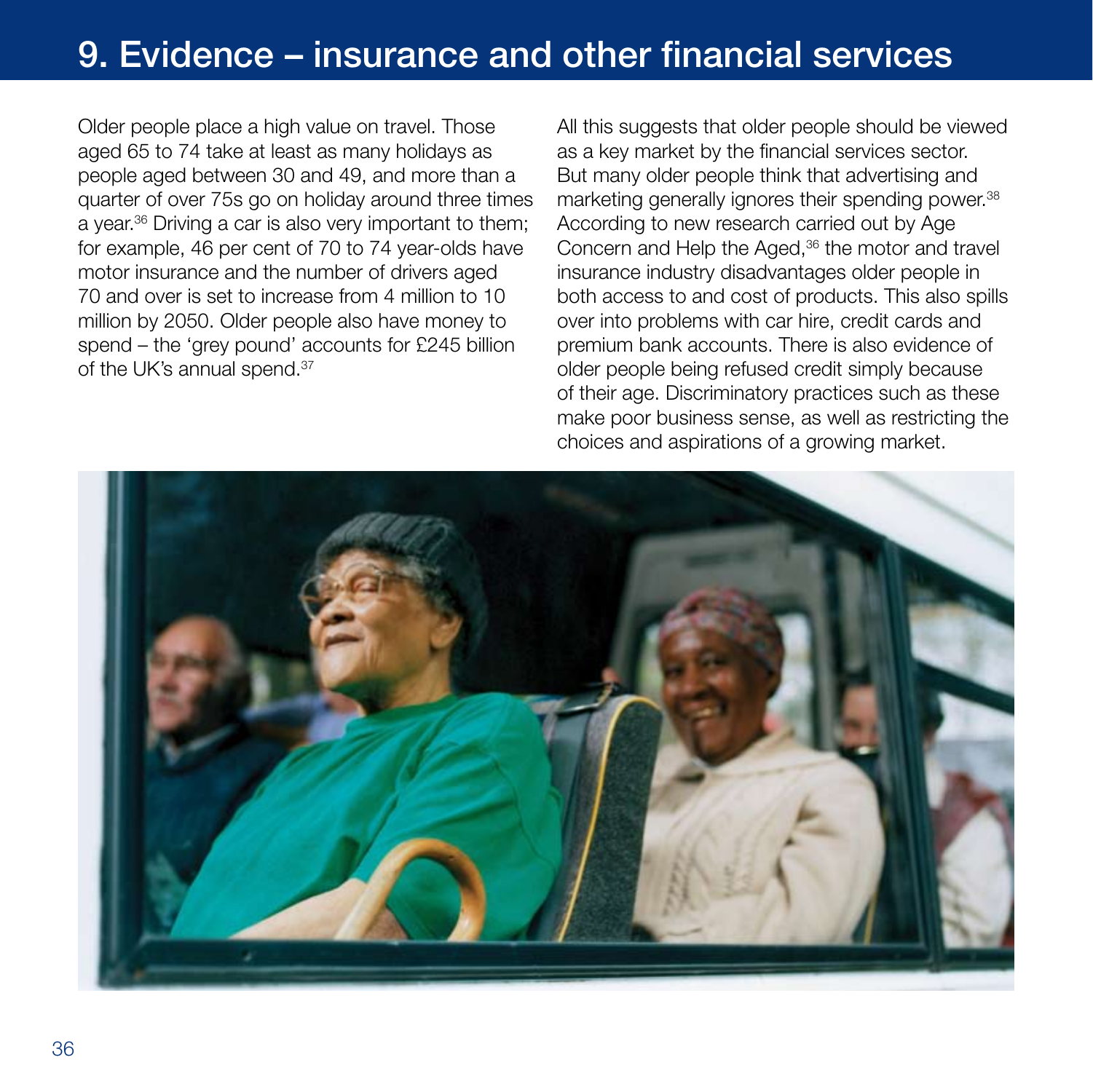# Getting travel insurance becomes more difficult with age

A leading retailer offers annual multi-trip insurance cover only to travellers up to the age of 70. For those aged 66 and over, there is a premium loading of 100 per cent. In contrast, the premium loading for winter sports is 35 per cent.

Frances, from Surrey, used to get family travel insurance cover for £50. She reported: *As soon as my husband turned 65 it went up to £130. From one day to the other he's no less fit!* 

According to new research by Age Concern and Help the Aged, fears about travel insurance deter some older people from taking holidays.36 Thirteen per cent of people over 80 said they were discouraged from taking holidays because of worries about insurance access or cost of premiums. Older consumers pay a price for having 'old-fashioned' shopping habits and those who are less assertive and confident are penalised for not shopping around.

• A fifth of travellers over 75 were either refused travel insurance outright or had restrictions imposed on cover. Only 4 per cent of 30 to 49 year-olds had the same experience. When older people reported medical conditions, they found that premiums rose sharply, even if these problems were controlled by medication.

- Our research shows that age barriers prevent older people from taking out multi-trip travel insurance, although they prefer this to single-trip cover. Those over 80 can rarely obtain annual cover; only two per cent have an annual multitrip policy.
- Many cheap, basic insurance policies exclude older people just to avoid setting different prices on the basis of variations in risk. When these products are built into other services, the effects of the discrimination spreads to credit cards, premium bank accounts and holiday promotions, for example.
- Many of the best travel insurance deals are found online where older consumers are least likely to shop. But according to Ofcom, only 25 per cent of those aged 65 and over have internet services.<sup>39</sup>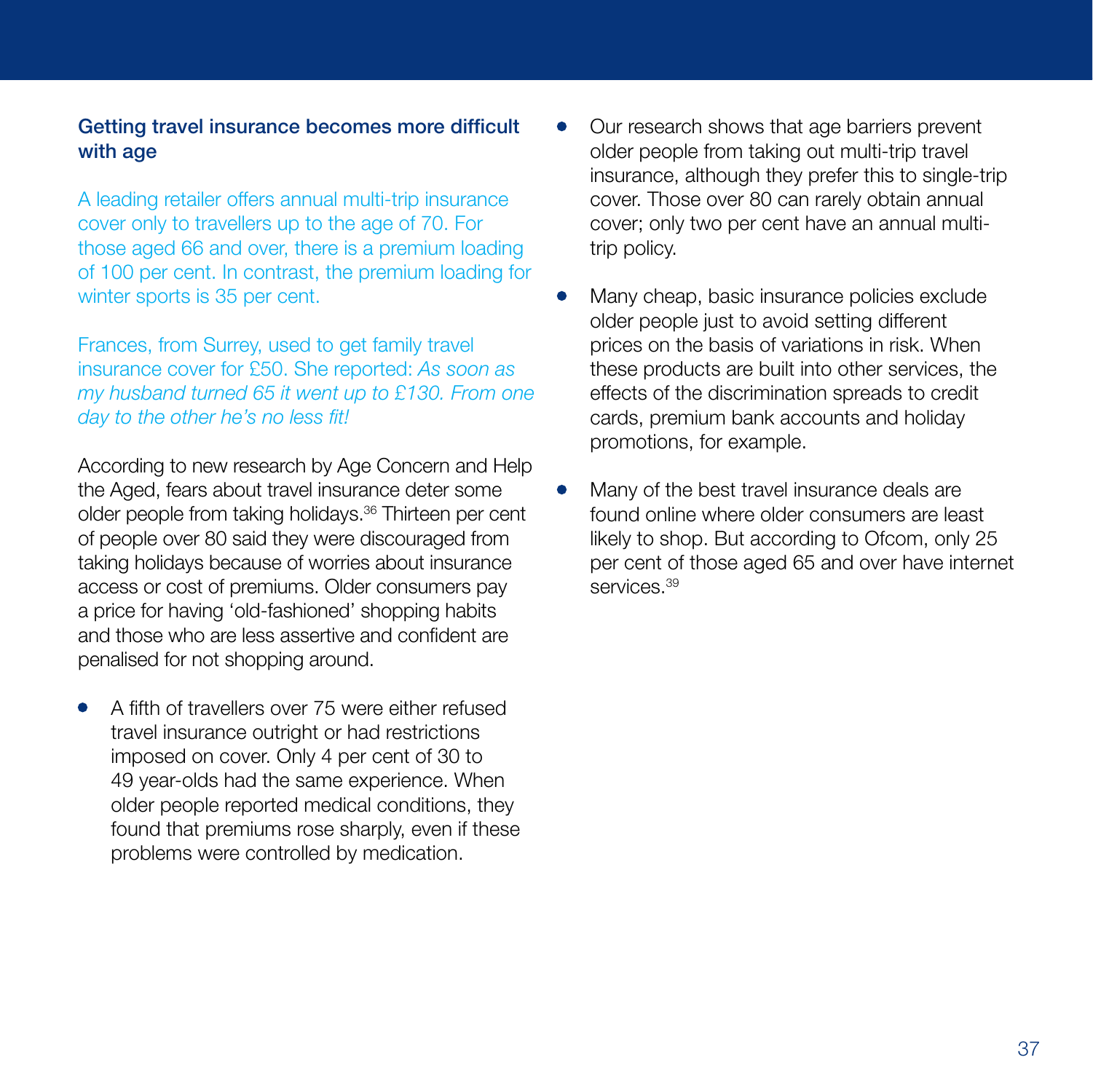### Older people have problems getting motor insurance

Stan, in his early 70s, tried to take advantage of a three day test drive offer for the new Kia range. He said: *On applying, I was refused because their insurers do not issue cover to persons 'overage'.* 

Bob found that his premium went up considerably when he turned 75. He commented: *They said it was because of my age, but I haven't had an accident and I've got a full 60 per cent no-claims bonus.*

Gerald, who is a member of the Institute of Advanced Motorists, needed to hire a car after a double decker bus wrote off his nine-month-old Jaguar. *The local car hire company was happy to rent a car to me but hearing I was 78, they informed me that their insurance company would not allow it.* 

Older drivers often feel upset and discriminated against to find themselves in a 'problematic' age category even if their health and driving skills have not changed. Loyalty to one insurer is often rewarded by price hikes, while older people who shop around – as many do – can face hurtful rejection because of blanket age barriers. The segmentation of the motor insurance market allows insurers to offer a low cost product for certain age groups, often by discriminating against older customers. Restrictions on car hire have ruined holidays for some older drivers.

- Although motor insurance companies will generally insure existing older customers while they are fit to drive, many companies operate age-related cut-offs for new business.40 This contradicts the industry's assertion that premiums relate to future risks, rather than past claim patterns. Our own research shows that 10 per cent of over-75s are turned down for new motor insurance on the grounds of age.36
- The cost of motor insurance rises considerably with age, often in sudden jumps at 'round numbers' like 65 or 70. Many older drivers claim that premiums go up by unreasonable amounts every year, although by using the road less, avoiding peak times, and driving at lower speeds, they believe they pose a lower risk.
- The insurance industry has admitted that it uses age brackets as a significant input to risk calculation, leading to automatic hikes in premiums for older people. Insurers maintain that older people present a higher crash risk per mile of driving and sustain more severe injuries as a result of accidents.40 But older people also drive fewer miles and most present a lower risk than young drivers.
- Older people have written to Age Concern to complain about their experiences of being refused car hire on grounds of their age. This problem appears to be most prevalent when hire companies use fleet insurance with age restrictions.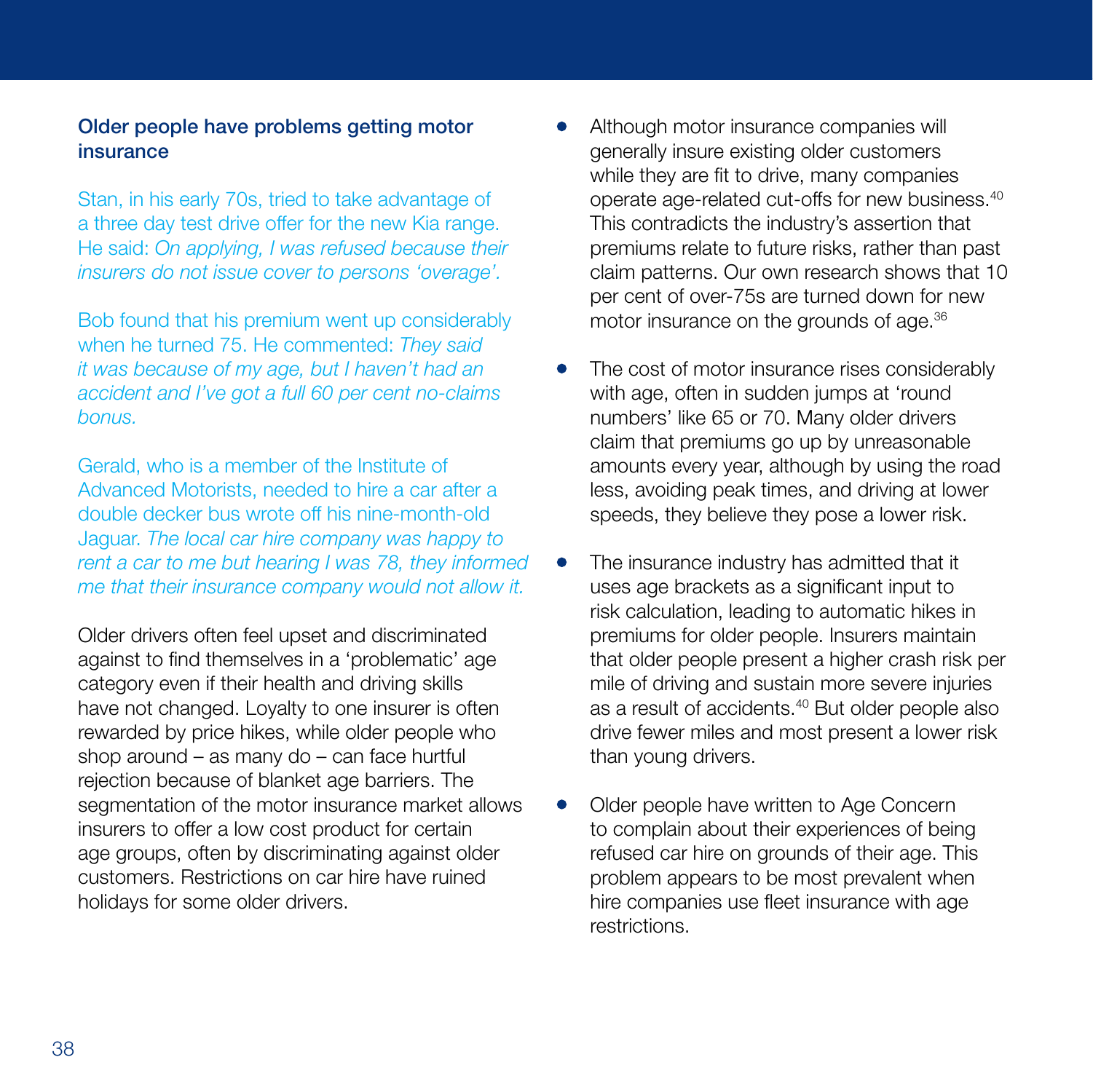### Ageist attitudes pervade financial services

Theresa, aged 70 and in excellent health, runs a successful small business. Last year, she wanted to buy a large studio but a high street mortgage lender refused her a mortgage because of her age, even though she owns collateral in property worth over £2 million. Theresa was forced to borrow money from an overseas lender at twice the high street interest rate.

Keith, who is 78, wanted to buy a TV from his local electrical dealer using their 'buy now, pay in 12 months' scheme. But when the firm found out his age, they turned him down. He commented: *I would have thought that they, or their financial suppliers, could have built insurance into the scheme to cover their financial position in the event of an early demise.*

Robert, a GP aged 62, was turned down by thirteen income protection schemes in six months. He remarked: *Only one insurance company would accept me, at a derogatory rate, which is an excuse for rejection….*

Older consumers' financial choices are unfairly limited. This undermines their freedom to run businesses, manage their assets and take out credit. Some of these restrictions can place constraints on older people pursuing a longer working life.

• Older people have reported experiences of being turned down for mortgages, loans and consumer credit, simply on the grounds of their age.

There is also evidence that older people have encountered age barriers in 'bundled products', such as free travel insurance, from credit card companies or banks.41 For example, Nectar points previously awarded for using a Platinum Visa card have been replaced by free travel insurance but only for account holders who are 65 or younger.

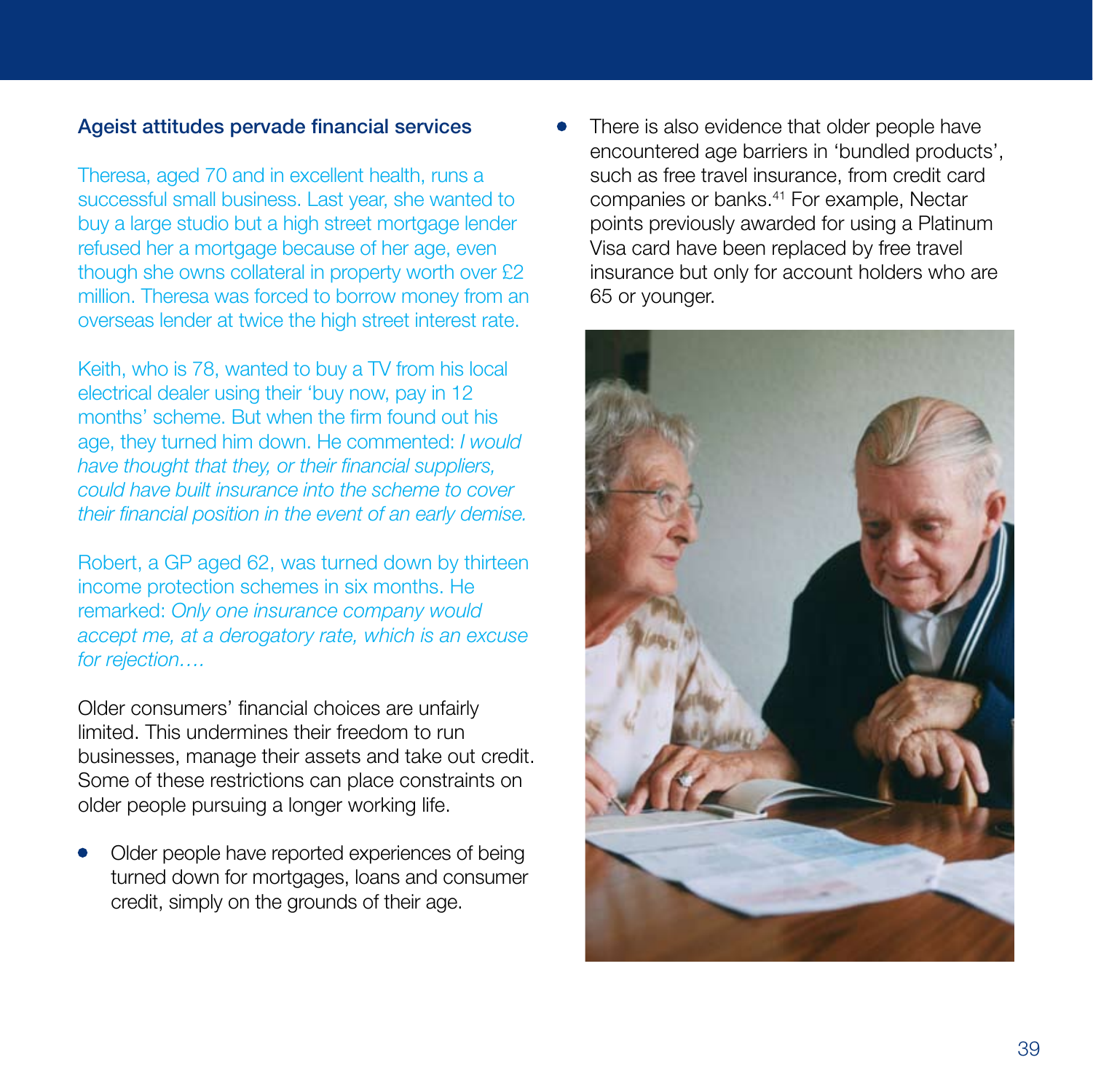# *A fairer approach*

Older consumers should be recognised as a large and growing part of the financial services market. Older drivers and travellers are caught in a vicious circle. Insurance companies are wary of covering this part of the market without accurate information on which to base prices. By extending their customer base, providers would obtain the actuarial data they need and so assess risk more cheaply and accurately. Motor and travel insurance companies should only be able to refuse quotes or charge higher premiums on grounds of age if this can be objectively justified by published data. Likewise, other financial products should be made available to older people unless refusal can be objectively justified.

#### *How can this be achieved?*

Light touch legislation to outlaw age discrimination in goods, facilities and services would cover access to financial services, including insurance, giving individuals the right of redress if they face unfair treatment because of their age. Under the new law, age criteria would be permitted only in certain circumstances and would have to be openly justified. Legislation would help drive culture change within the financial services industry, where effective selfregulation has so far failed to materialise.

#### *What would be the costs and benefits?*

The appetite of older people for travel is evident, and the number of older drivers is increasing fast. The insurance industry should recognise this trend as a business opportunity to extend their market. Better access to insurance products would support older people's independence and encourage an active lifestyle. Removing age discrimination from other financial services, such as consumer credit, would boost retail sales to this age group and allow them to participate fully in consumer markets.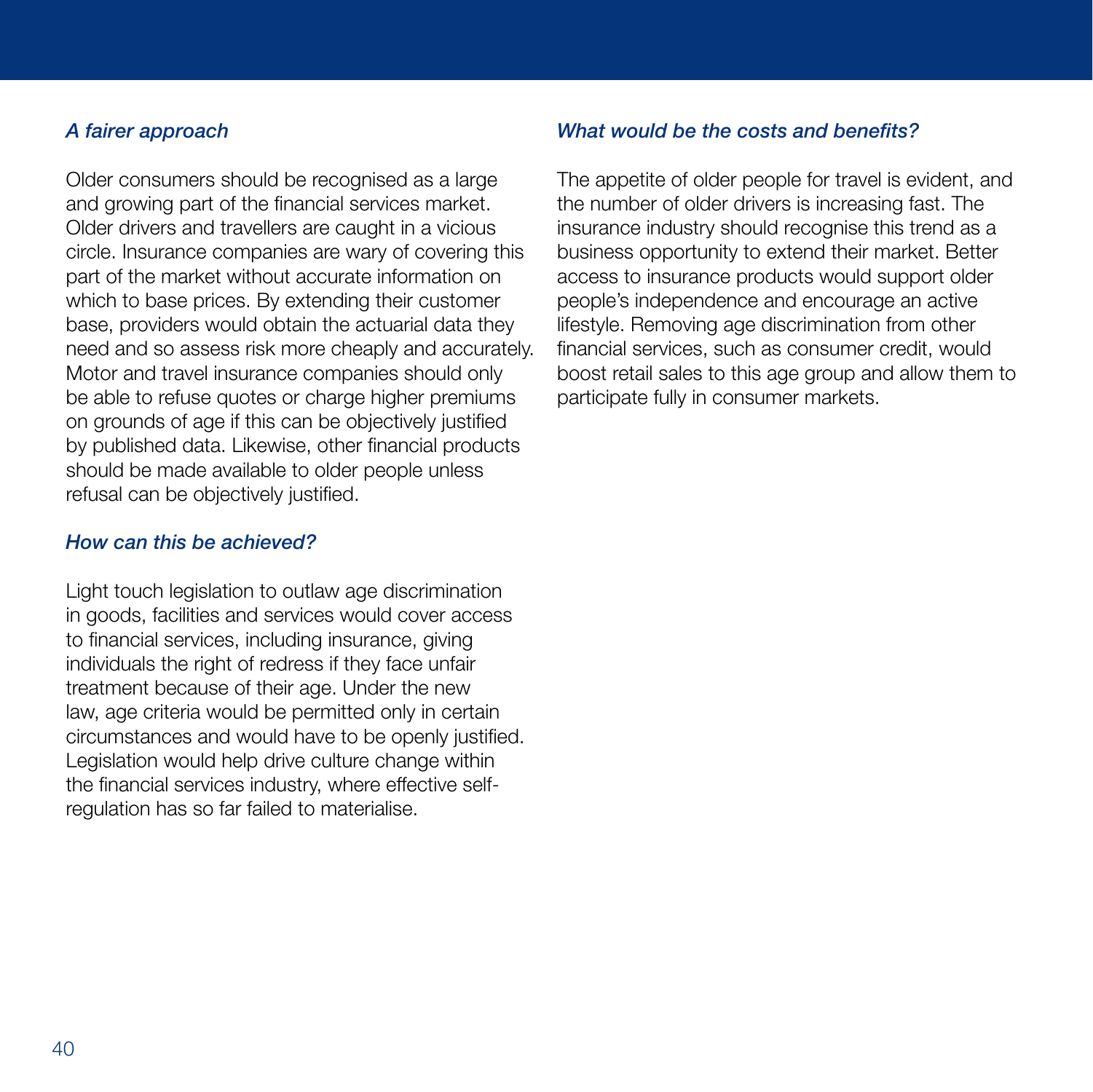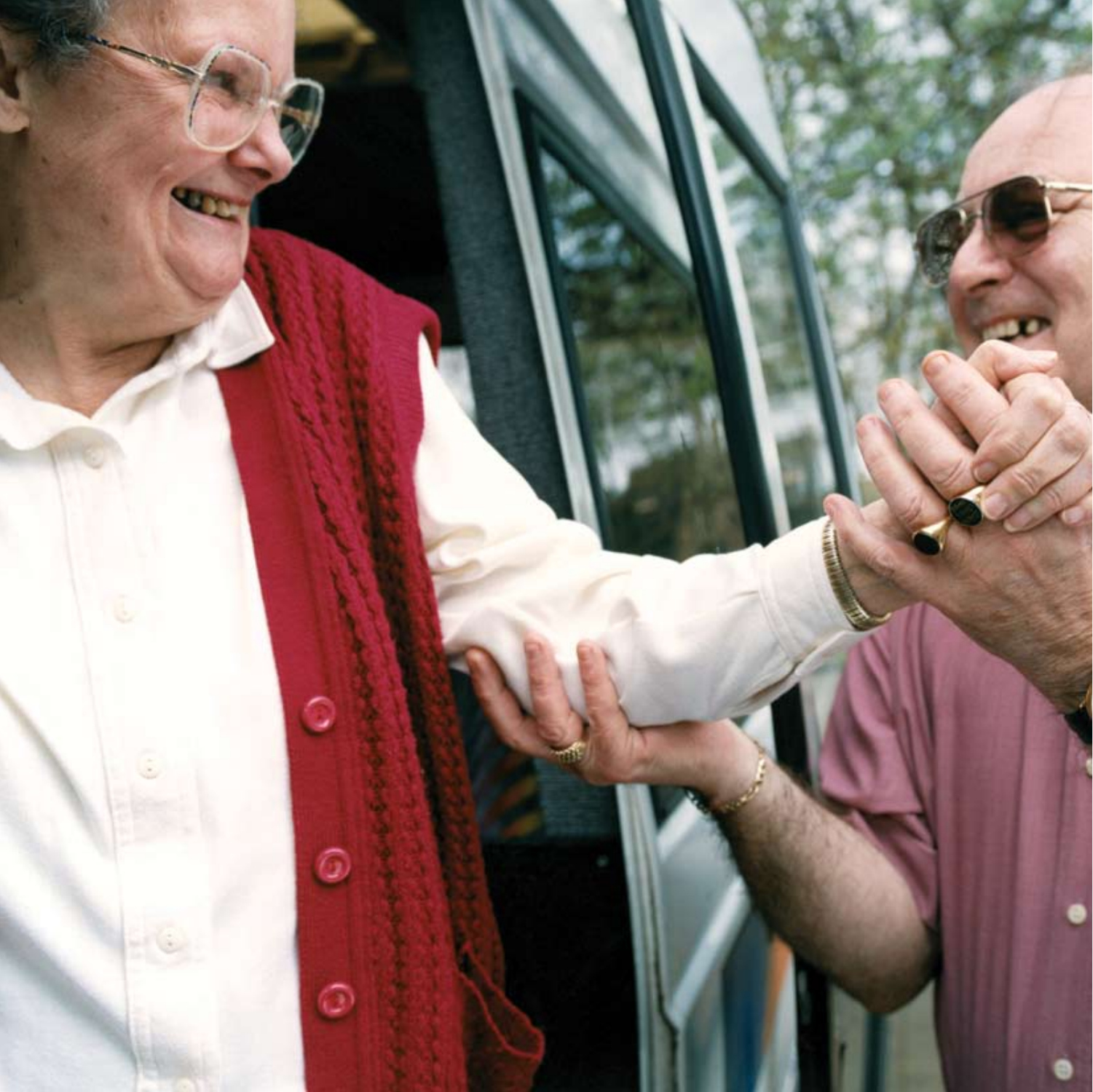# **Endnotes**

1 Bytheway B, Ward R, Holland C and Peace S. *Too Old: older people's accounts of discrimination, exclusion and rejection – a report from the Research on Age Discrimination Project (RoAD)*. Help the Aged, 2007.

2 TNS survey on behalf of Age Concern England, representative sample of 2113 adults in Great Britain, July 2006 (unpublished).

3 The Equalities Review, *Fairness and freedom – final report,* 2007.

4 Older People's Programme, *Disregarded and overlooked – report on experiences of older people with mental health needs and carers across the UK,* 2006.

- 5 Social Exclusion Unit, *A sure start to later life,* 2006.
- <sup>6</sup> Part of the integrated public sector duty under Section 75 Northern Ireland Act 1998.

7 Section 75 Northern Ireland Act 1998.

8 Under Greater London Authority Act 1999.

9 See http://ec.europa.eu/atwork/programmes/index\_en.htm.

<sup>10</sup> The phrase 'on grounds of age' would cover chronological age, such as 17 or 70; age bands, such as

'18 to 65'; and less precise descriptions of age groups, such as 'middle aged'.

11 Department of Health, *National Service Framework for Older People,* 2001.

<sup>12</sup> Based on estimate that at any one time one in seven people over 65 has 'major' depression which is severe and persistent and disrupts day to day functioning. Godfrey M et al. *Literature and policy review on prevention and services.* Age Concern and Mental Health Foundation, 2005 .

13 Alzheimer's Society website: http://www.alzheimers.org.uk.

14 Healthcare Commission, Commission for Social Care Inspection and Audit Commission. *Living Well in Later Life - a review of progress against the NSF for older people*, 2006.

<sup>15</sup> Young J. Ageism in services for transient and ischaemic attack and stroke, British Medical Journal, September 2006.

16 Quality and safety in health care, 2007. 16: 23-27.

17 Department of Health, *National Standards, local action – health and social care standards and planning framework (2005/6 – 2007/8,.* 2004.

18 Department of Health, *A new ambition for old age,* 2006.

19 Department of Health, *Everybody's business - service development guide for older people's mental health services,* 2005.

20 Age Concern, *Hungry to be heard - the scandal of malnourished older people in hospital,* 2006.

- 21 National Audit Office, *Improving emergency care in England,* 2004.
- 22 Department of Health, *Recipe for care not a single ingredient,* 2007.
- <sup>23</sup> Figures from Government Actuary, 2004.

24 Wanless D, *Securing good care for older people*. King's Fund, 2006.

25 Social Policy on Ageing Information Network, *What price care in old age?,* 2005.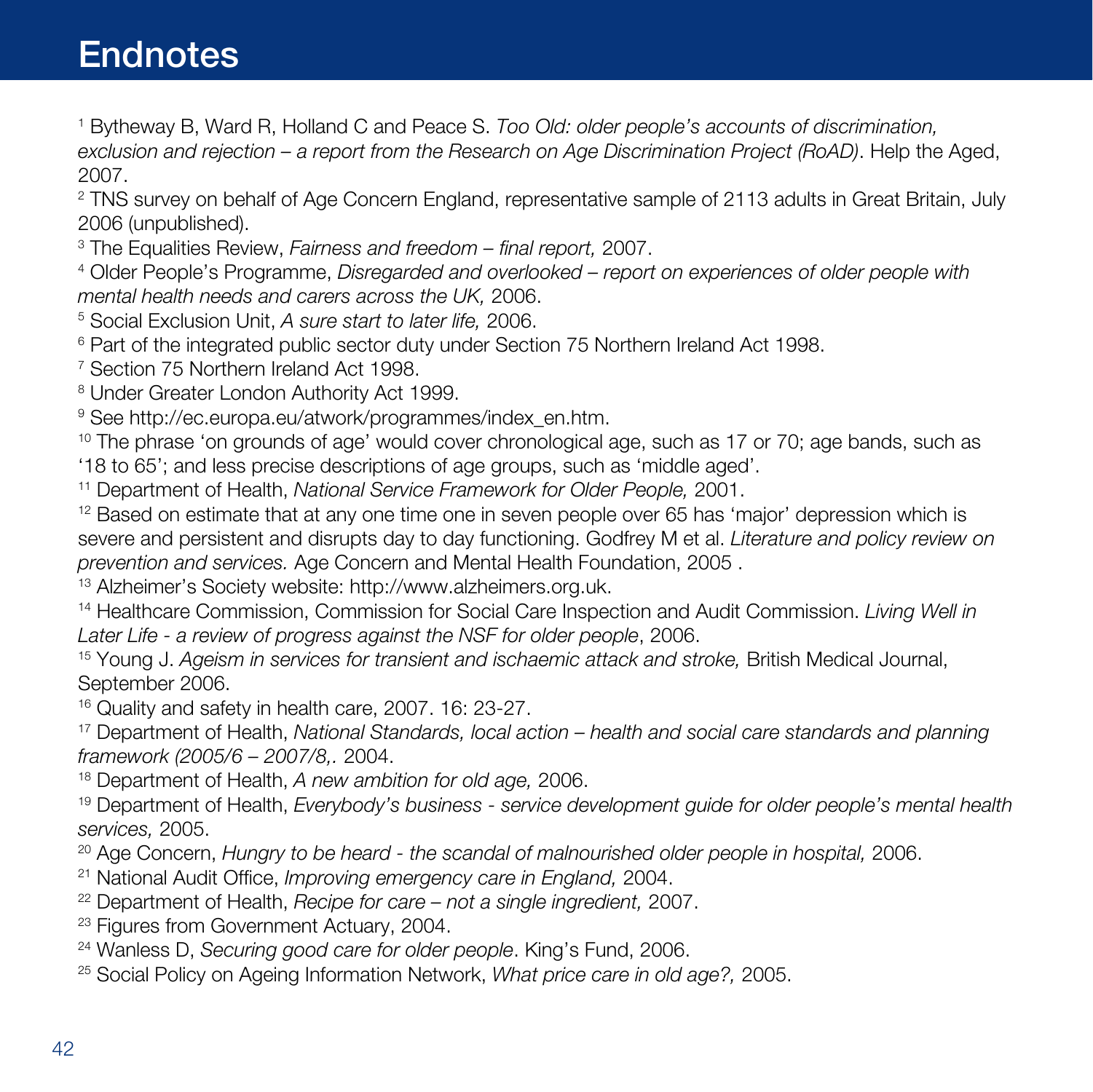26 Laing and Buisson, *Survey of local authority baseline fee rates,* 2006. Office of National Statistics gives national figures for residential care of £405 per week for older people, and £487 - £820 for other adult groups (2004/2005).

<sup>27</sup> Case reported by Relatives and Residents Association.

28 Prime Minister's Strategy Unit, *Improving the Life Chances of Disabled People*, 2006.

29 Glass TA, Mendes de Leon C, Maratolli and Berkman, *Population based study of social and productive activities as predictors of survival among elderly Americans,* British Medical Journal, *319:478-831999.*

30 Office of the Deputy Prime Minister, *Making life better for older people: an economic case for preventative services and activities*. http://archive.cabinetoffice.gov.uk/seus.

31 Home Office Citizenship Survey – figures for 2003.

32 Age Concern, *The Economy and Older People,* 2004.

33 Age Concern Research Services, *Voices: research on older volunteers,* 2006.

34 Rochester and Thomas.*The indispensable backbone of voluntary action.* Volunteering in the Third Age. 2006.

35 Volunteering in the Third Age, *Barrier or Opportunity - insurance for older volunteers,* 2006.

36 Age Concern/Help the Aged, *Insurance and age – exploring behaviour, attitudes and discrimination,*  March 2007.

<sup>37</sup> Total based on ONS figures for 2005/2006

38 See Metz and Underwood, *Older, richer, fitter – identifying the customer needs of Britain's ageing population*, Age Concern, 2004.

39 Ofcom, *The consumers' experience,* 2006.

40 Association of British Insurers, *Older drivers and the insurance market,* 2006. 41 Age Concern England, *Making the money last – pensioners on middle incomes,* 2007.